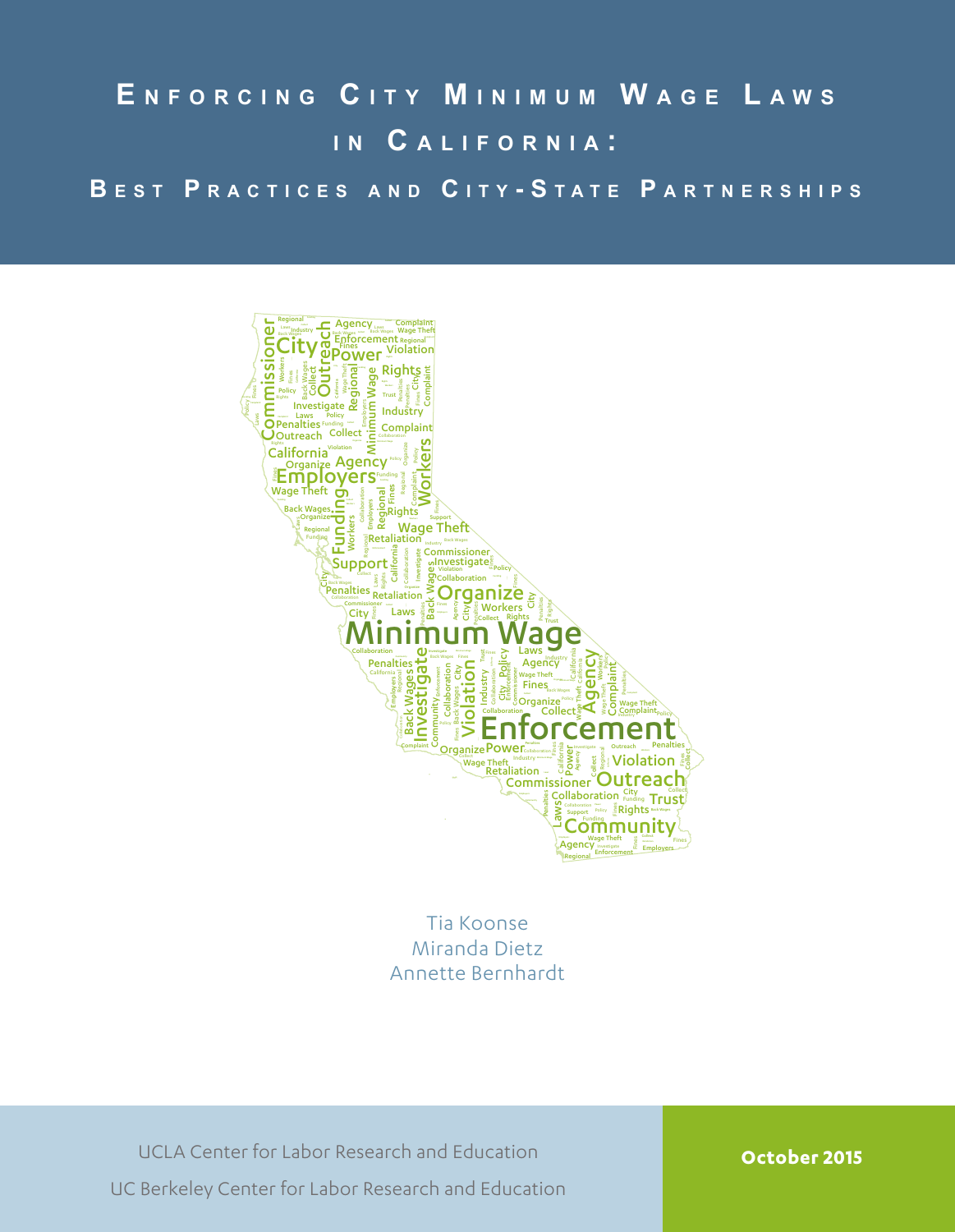### **ABOUT THE UCLA LABOR CENTER**

For over fifty years, the UCLA Labor Center has created innovative programs that offer a range of educational, research, and public service activities within the university and in the broader community, especially among low-wage and immigrant workers. The Labor Center is a vital resource for research, education, and policy development to help create jobs that are good for workers and their communities, to improve the quality of existing jobs in the low-wage economy, and to strengthen the process of immigrant integration, especially among students and youth.

### **ABOUT THE UC BERKELEY CENTER FOR LABOR RESEARCH AND EDUCATION**

Founded in 1964, the Center for Labor Research and Education (Labor Center) at the University of California, Berkeley, works on the most pressing economic challenges affecting working families in California and communities across the country. The Labor Center provides timely, policy-relevant research on labor and employment issues for policy makers and stakeholders, and conducts trainings for a new, diverse generation of worker leaders.

#### **AUTHORS**

Tia Koonse is legal and policy research manager at the UCLA Center for Labor Research and Education. Miranda Dietz is a research data analyst, and Annette Bernhardt is a senior researcher, at the UC Berkeley Center for Labor Research and Education.

#### **ACKNOWLEDGMENTS**

This project was conducted with support from the Y&H Soda Foundation and the University of California. The authors would like to thank participants of a July 2015 workshop on minimum wage enforcement in California for their generous feedback, as well as the National Employment Law Project, the California Division of Labor Standards Enforcement, and the San Francisco Office of Labor Standards Enforcement.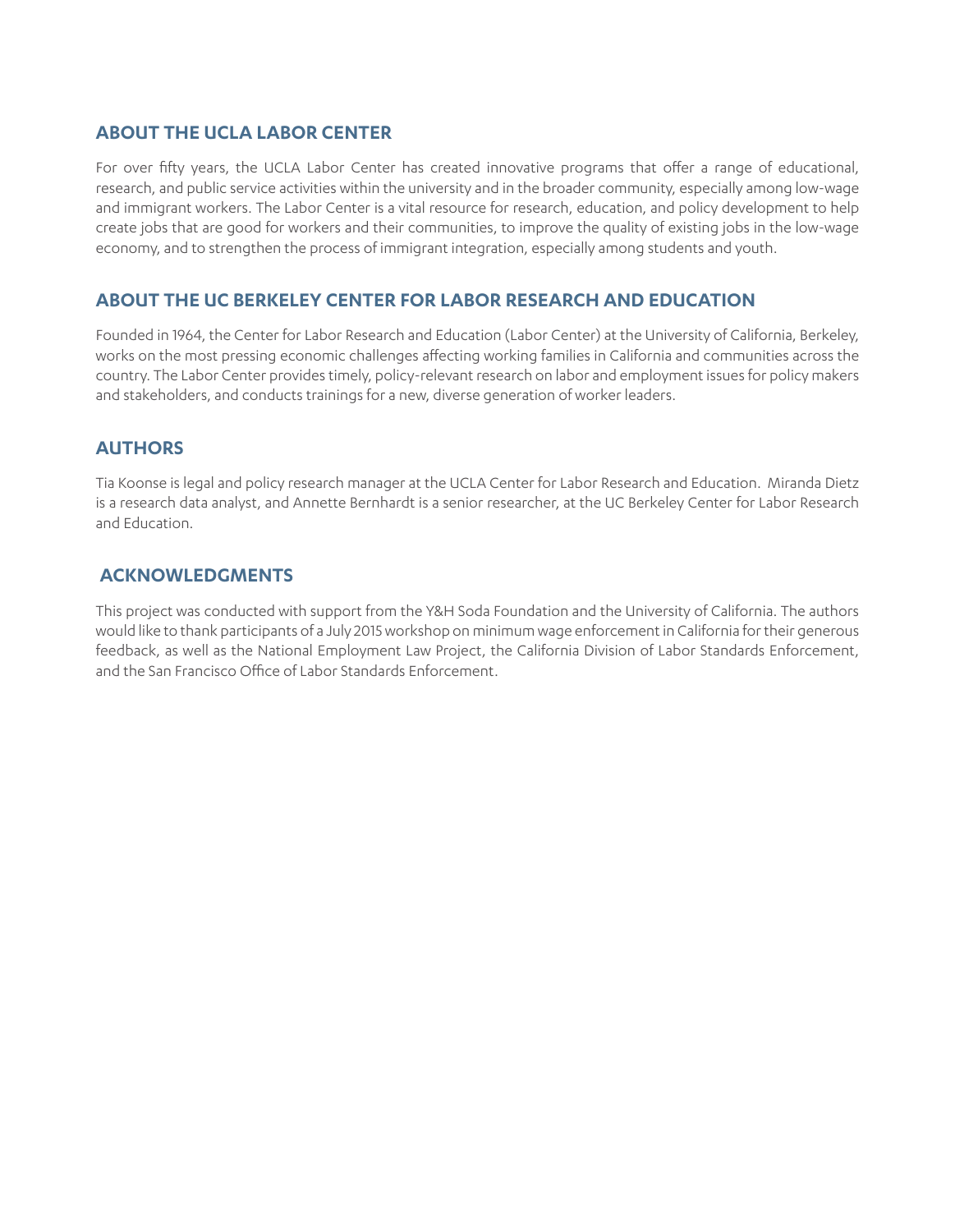# I. Introduction

California leads the nation on one of the most significant trends in U.S. labor standards policy in decades. Across the country but especially in California, cities are passing their own minimum wage laws, often with significantly higher wages than currently exist at the state or federal level. For example, last year San Francisco raised its minimum wage to \$15.00 an hour by 2018. This spring, the Los Angeles City Council voted to establish a city minimum wage that will reach \$15.00 an hour in 2020 for businesses with more than 25 employees (and in 2021 for smaller businesses); Los Angeles County recently followed suit. San Jose adopted a city minimum wage in 2012 and smaller cities have recently done the same, including Oakland, Berkeley, Richmond, Sunnyvale, Emeryville, Mountain View, Santa Clara, and San Diego.<sup>1</sup> All signs point to additional minimum wage increases in cities throughout California in the next several years.

As cities begin to implement these minimum wage laws, the critical question of how best to enforce them rises to the forefront. Delivering on the promise of higher wages hinges on our ability to put robust enforcement systems in place to fight the chronic wage theft that low-wage workers experience far too often.

Unlike state or federal minimum wage laws, which already have an enforcement system in place, city minimum wage laws raise the twin challenges of creating new enforcement systems at the city level and coordinating with state enforcement efforts. Those tasks are further complicated by the range of city sizes and capacities, as well as the already stretched resources for enforcement at the state level.

Fortunately, policymakers and advocates increasingly understand the need for enforcement and can build on good existing models. In California, recent city minimum wage laws all include a set of strong legal tools to help with enforcement. Best practices have emerged from San Francisco, the city with the oldest local minimum wage law and the leading example of a robust city enforcement agency.

The goal of this report is to lay out a framework for enforcement of city minimum wage laws in California and to explore how cities can best coordinate with state enforcement efforts. We start by giving an overview of the problem of wage theft. We then discuss in detail the three pillars of an effective enforcement system: strong legal tools in the minimum wage laws themselves; where possible, a well-staffed local agency that is committed to proactive enforcement strategies; and ongoing partnerships with community-based organizations. We pay special attention to identifying options for funding enforcement and discuss in detail the constraints faced by small cities. We conclude by proposing a model of city-state collaboration on enforcing minimum wage laws in California.

# II. The Problem of Wage Theft

Wage theft occurs when workers are not paid the wages to which they are legally entitled. This can occur when workers receive payment at a rate below the legal hourly minimum, whether paid by the hour, by the piece, by the week, or by the project. Wage theft also occurs when employees are not paid for off-the-clock work, are not properly paid overtime, or fail to get the required rest and meal breaks, among other violations.

Significant and extensive minimum wage violations have been documented around the country and in cities throughout California. An analysis of worker surveys conducted by the Census and Bureau of Labor Statistics estimates that in California, minimum wage violations occur in any given week in 11 to 12 percent of all the low-wage jobs in the state (Eastern Research Group 2014). While this estimate already represents a significant amount of wage theft, experience suggests that official government surveys undercount workers who are especially vulnerable to wage theft, such as those working off the books or who are undocumented.

<sup>1</sup> San Diego passed a local minimum wage law last year; it is currently on hold pending the results of a referendum in 2016.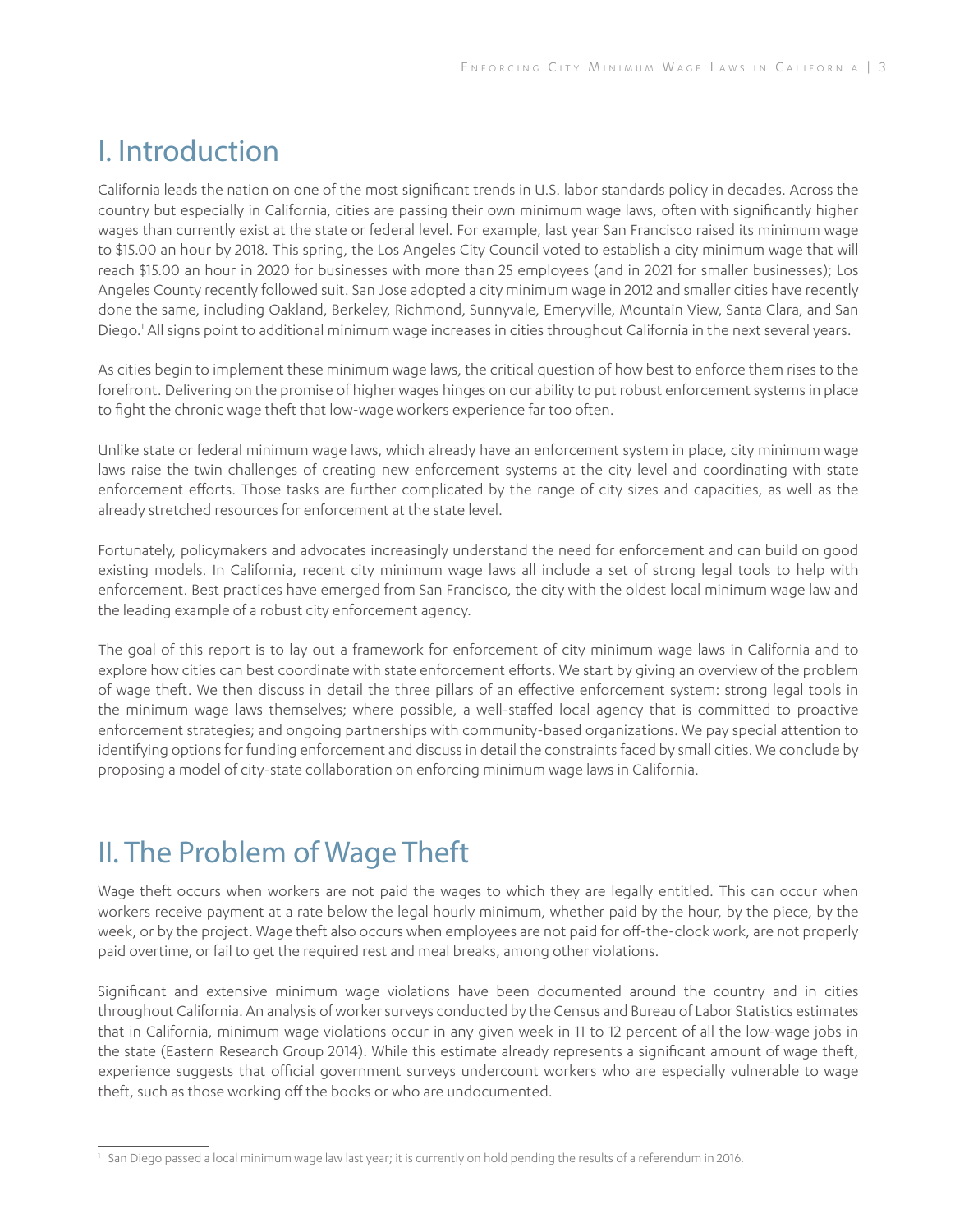Other estimates come from surveys that use alternative sampling strategies much more likely to capture the full range of workers in the low-wage labor market. The best such study to date is a large representative survey of low-wage workers in Los Angeles in 2008, which found that 30 percent had been paid below the minimum wage during the previous week and 88 percent had at least one pay-related violation in the previous week. The amount of underpayment due to minimum wage violations assuming a full-year work schedule averaged \$1,135 a year per worker, or 6.9 percent of earnings. Counting all pay-based violations, such as unpaid overtime and off-the-clock work, workers lost \$2,070 per year, or 12.5 percent of earnings. Violations occurred across industries and occupations, with above-average rates of minimum wage violations in garment manufacturing, domestic service, building services, and department stores (Milkman, Gonzalez and Narro 2010).

Additional evidence comes from community-based surveys of particular groups of workers in specific industries. In San Francisco's Chinatown, for example, half of restaurant workers surveyed in 2008 reported earning less than the minimum wage (Chinese Progressive Association 2010). Surveys of day laborers in Los Angeles and Orange Counties indicate that almost half of workers have experienced non-payment of wages, and a similar rate was reported by the Government Accountability Office for day laborers in 2002 (Valenzuela 1999, Government Accountability Office 2002; see National Employment Law Project 2013a for a full inventory of research on workplace violations).

Given this high prevalence of workplace violations, realizing the benefits of higher minimum wage levels requires strong enforcement language in the law itself, a proactive city enforcement agency where possible, and ongoing enforcement partnerships with community groups (see Yoon and Gebreselassie [2015] for a more in-depth treatment). We next discuss each of these three pillars of enforcement in turn.

# III. Provisions in the Law Itself

The bedrock of strong enforcement is the set of legal tools included in the law itself to ensure compliance. Over the past several years, a consistent model of strong enforcement tools has emerged in California's local minimum wage laws. We briefly summarize this core legal framework that should be included in any future city minimum wage laws, as well as several provisions, such as wage liens and criminal penalties, that are less common in California but that have been included in minimum wage laws elsewhere. For a summary of which provisions are included in which laws, see Table 1.

#### **Fines, penalties, and liquidated damages:**

Employers have little incentive to comply with minimum wage laws if the only consequence of violation is payment of wages due (Meyer and Greenleaf 2011). Citations that carry penalties or fines, as well as "liquidated damages" (sums of money awarded to workers in addition to the underlying wages owed), increase the cost of noncompliance and can incentivize prompt payment. Penalties that accrue over time also provide an incentive for speedier repayment. Penalties can be either mandatory or discretionary. Some legal experts argue that penalties should be mandatory to create the proper incentives for deterrence; others argue that allowing agencies discretion to assess penalties can help them negotiate better settlements with employers, resulting in full back wages and a more prompt resolution of the case.

Eight of California's 12 local minimum wage laws include penalties or fines payable to the worker of \$50 per violation per worker per day, from the first day that the unpaid wages were due to the day on which they were paid back in full. The city of Los Angeles provides for \$100 per violation per employee per day, while Oakland and San Diego allow for up to \$1,000 per violation per employee per day. San Diego's minimum wage law also provides for double liquidated damages—twice the amount stolen from the worker—to be awarded for minimum wage violations (National Employment Law Project 2011). In general, higher penalties combined with a higher chance of detection increase the incentive to comply (Weil 2005). Other U.S. laws include substantially higher penalties to promote compliance. For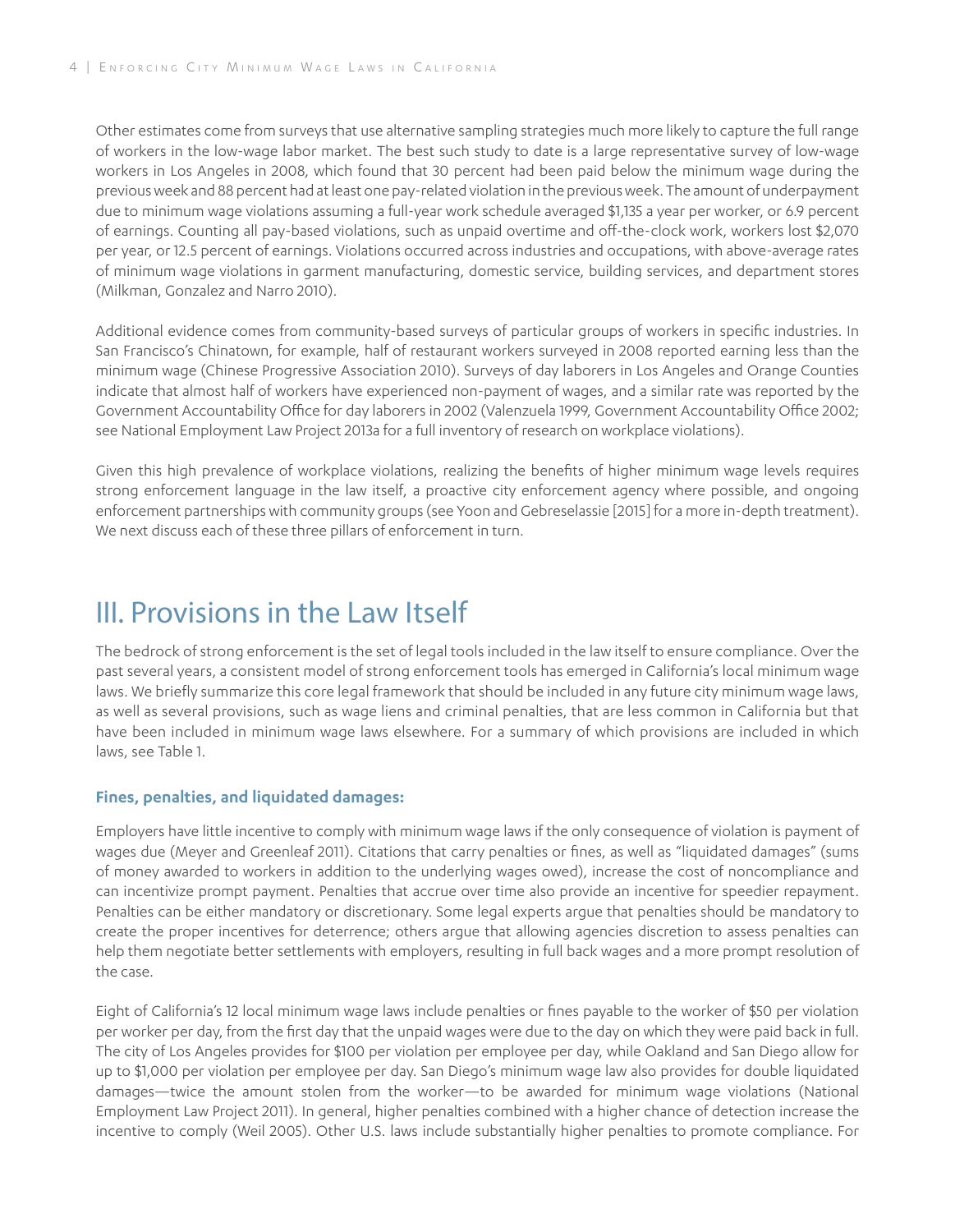example, violations of the Americans with Disabilities Act carry a \$75,000 fine for first violations;<sup>2</sup> Clean Water Act penalties range from \$2,500 per day to \$25,000 per day for first time violators (33 U.S.C. § 1319(1)).

#### **Private right of action:**

A private right of action allows workers to sue their employers directly for unpaid wages, instead of filing an administrative complaint and awaiting results. The federal Fair Labor Standards Act, most states (Meyer and Greenleaf 2011), and nearly every city have a private right of action enabling workers to directly sue their employers for unpaid wages, including all 11 municipalities in California that have enforcement provisions in their minimum wage ordinance (Los Angeles County voted to increase its minimum wage in September; its enforcement provisions are currently being drafted). In addition, the best minimum wage laws include provisions awarding reasonable attorneys' fees and costs to employees whose rights have been violated, a necessary provision to encourage attorneys to take cases (Yoon and Gebreselassie 2015).3

#### **Retaliation protection:**

Fear of employer retaliation is a significant reason that violations go unreported (Bernhardt et al. 2009). Strong antiretaliation protections in the law can help mitigate this problem.<sup>4</sup> Employers who fire, suspend, demote, or take any other "adverse action" against a worker for exercising his or her right to be paid in accordance with the law should have to prove their action was justified and not retaliatory. This is called a "rebuttable presumption" of retaliation. In California, every municipality that has raised its minimum wage except San Diego and Santa Clara created a rebuttable presumption of retaliation when an employer takes "adverse action" against an employee within three months of that worker's assertion of his or her rights. Oakland extends this period during which an employer's action is presumed retaliatory to six months following a worker's protected activity, and also holds employers to a very high standard of evidence—"clear and convincing"—to prove their action was permissible and not retaliatory. (Los Angeles County's provisions are currently being drafted.)

In addition, the strongest anti-retaliation provisions protect a worker from the moment he or she speaks to anyone about his or her rights—including co-workers, a community organization, or a union—even before the worker decides to approach management or file a complaint. In California, nine cities explicitly protect workers in their minimum wage laws from the moment they speak to anyone about their rights.

Finally, strong anti-retaliation laws increase the costs of retaliation to employers through an explicit fine for such actions. Berkeley, San Francisco, and Los Angeles fine employers at least \$1,000 for retaliation. In San Francisco, repeat violators face up to \$10,000 for retaliation.

#### **Business license revocation:**

Another strategy to increase compliance and prompt repayment is to involve other city departments or agencies

<sup>2</sup> See http://www.ada.gov/civil\_penalties\_2014.htm.

<sup>&</sup>lt;sup>3</sup> All but one city in California provide attorneys' fees and costs to workers with successful complaints in their minimum wage laws; the city of Emeryville allows employers to recover their attorneys' fees if the worker is unsuccessful, which may discourage workers from bringing complaints for fear of incurring their employer's defense costs.

<sup>4</sup> Recent state legislation provides California workers with strengthened protections against employer retaliation, including specific protections for immigrant workers. Effective January 1, 2014, employers found by the Labor Commissioner or a court to have retaliated by threatening to report the immigrant status of a worker or a worker's family member may face up to \$10,000 penalties and have their business license suspended or revoked. See Cal. Lab. Code § 98.6(b)(3) (creating up to \$10,000 penalty for each instance of retaliation); Cal. Labor Code § 244(b) (prohibiting reports or threats to report immigration status because an employee has exercised a right under the California Labor Code); and Cal. Bus. & Prof. Code § 494.6 and Cal. Labor Code § 1019 (a court may order the suspension of an employer's business license for immigrationrelated retaliation). Attorneys who make such threats may be disciplined or disbarred. Cal. Bus. & Prof. Code § 6103.7. Finally, these threats may be prosecuted as extortion. Cal. Penal Code § 518. For a full explanation of these recent changes, see National Employment Law Project (2013b).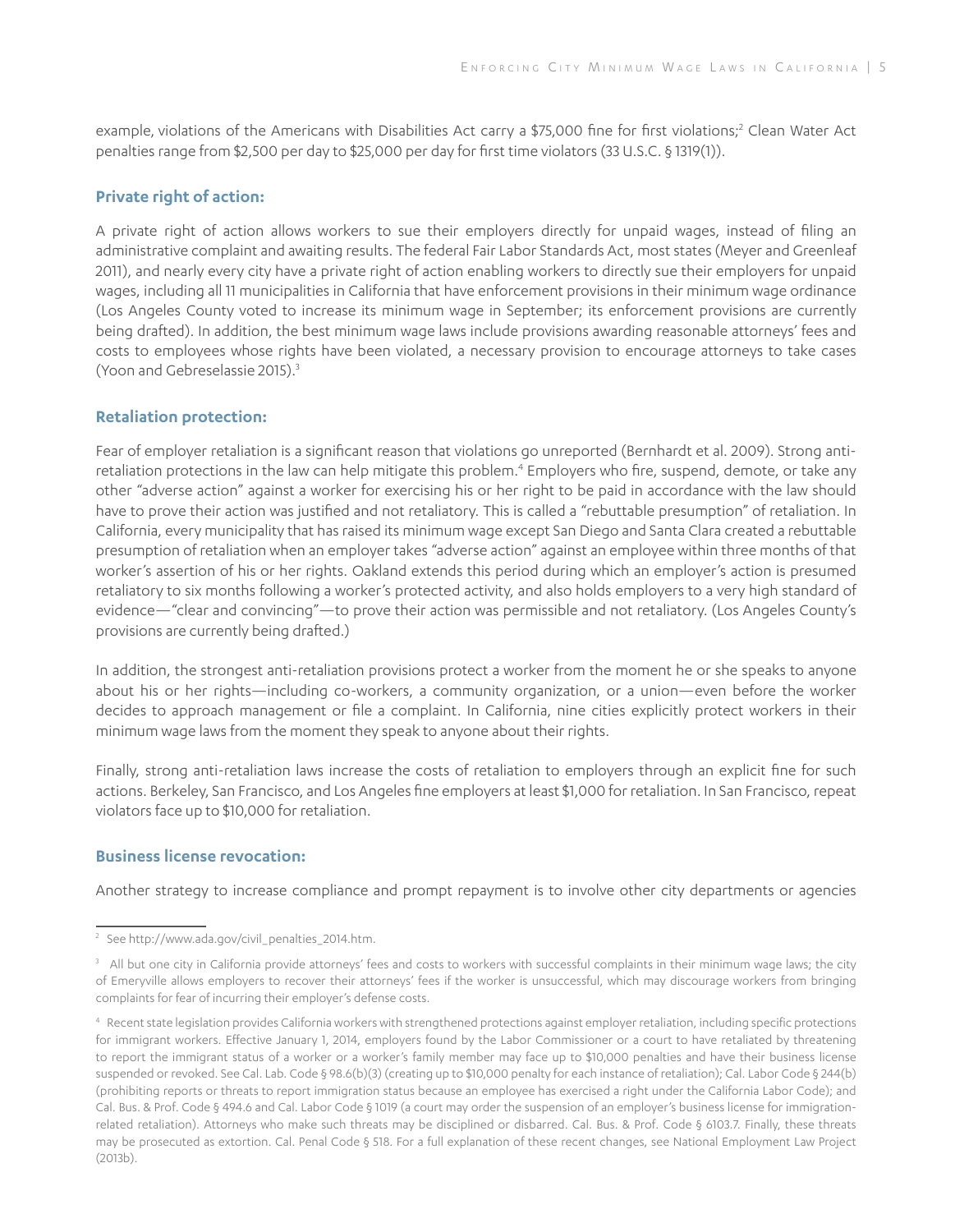in revoking or suspending business licenses, permits, or registration certificates until a wage violation is remedied (National Employment Law Project 2011; Gleeson, Taube and Noss 2014). Most California cities with higher minimum wages—all but San Diego and Emeryville—have adopted this strategy. Nationwide, Chicago, Seattle, and Washington, D.C. do likewise. Other cities, like Houston and El Paso, which have implemented wage theft provisions though not higher minimum wages, include wage theft expressly as a reason to rescind contracts with the city and debar contractors from future consideration or renting city-owned space (Gleeson, Taube and Noss 2014).

Experience suggests that these types of business license provisions can establish a powerful incentive to comply. For example, San Francisco's Office of Labor Standards Enforcement (OLSE) has had success working with the health department to consider outstanding wage complaints before granting health permits to restaurants (Dietz, Levitt and Love 2014). While restaurants account for one-half of all complaints for minimum wage violations filed in San Francisco, OLSE has revoked just one permit in the nearly nine years since the city amended its minimum wage law to revoke violators' permits and licenses—strong evidence that the threat of revocation causes employers to comply or resolve disputes promptly (Office of Labor Standards Enforcement 2013, Love 2015). Localities that cannot identify existing licenses that can be leveraged in this way could consider creating licensing requirements either for all businesses or for industries with particularly high rates of wage theft.

#### **Notice posting and record keeping:**

California local minimum wage laws recognize the importance of informing both employers and employees of the minimum wage. Cities must publish their updated minimum wage rates, and employers must post the minimum wage in relevant languages for workers to see. Employers are also required to keep payroll records and provide access to workers, advocates, and investigators. In Berkeley, Mountain View, San Diego, San Francisco, San Jose, Richmond, Santa Clara, and Sunnyvale, an employer's failure to provide access to payroll records creates a presumption that an employee's report of wages and hours is correct. Likewise, Berkeley, Emeryville, San Francisco, San Diego, and Los Angeles impose fines for an employer's failure to post notice, as well as for failure to allow access to inspect payroll records. When an establishment is under investigation, cities can require that the employer post a workplace notice to that effect, visible to employees. San Francisco's OLSE notes that this can be especially important in workplaces with many employees and multiple shifts (Pastreich 2015).

#### **Outreach and education:**

San Francisco, Los Angeles, and Seattle have dedicated resources to fund outreach and education to workers and employers; Oakland and San Diego plan to do the same (Office of Labor Standards Enforcement 2013; City of Seattle 2015; City of Los Angeles Bureau of Contract Administration 2015; Oakland City Auditor 2014; San Diego Office of Independent Budget Analyst 2014). These cities direct funds to community-based organizations with cultural and linguistic expertise, whose outreach builds community trust and deepens awareness of wage laws (San Francisco Wage Theft Task Force 2013; Ichikawa and Smith 2014). We will elaborate on the role of community groups in Section V.

#### **Criminal penalties:**

Several municipalities (including Seattle and Santa Fe) criminalize wage theft as a misdemeanor. Threat of jail time, bench warrants, and court fees and fines can deter violators and bring uncooperative parties to the table (National Employment Law Project 2011). In California, where wage theft is a seldom-prosecuted crime under state law, local municipalities should streamline its prosecution by creating "strict liability" misdemeanors for particularly egregious wage theft. Like selling alcohol to minors, strict liability misdemeanors require no intent to violate (California Penal Code Section 484).

#### **Wage liens:**

A lien is a temporary hold on the property of a debtor until the debt is paid. Liens against employers' property (such as real estate, accounts receivable, and inventory) help guarantee that workers receive unpaid wages by securing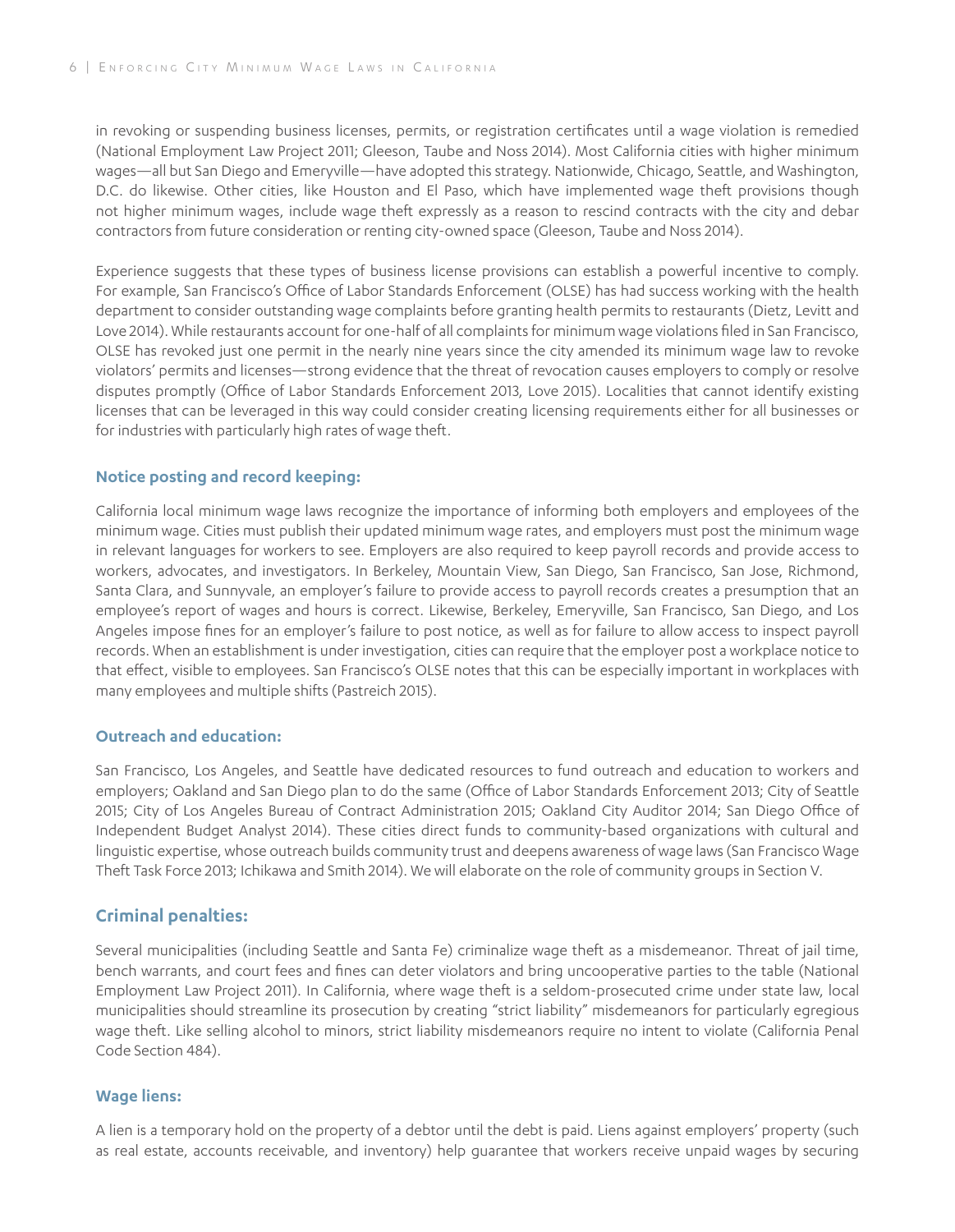**Table 1.** Local Minimum Wage Enforcement Provisions across Jurisdictions

|                                             | <b>Enforcement</b><br>agency | Fines,<br>penalties, &<br>damages | Private<br>right of<br>action | Retaliation<br>protection | Revoke<br>licenses/<br>permits/<br>contracts | Posting<br>& payroll<br>access | Outreach &<br>education | Criminal<br>penalties | Liens |
|---------------------------------------------|------------------------------|-----------------------------------|-------------------------------|---------------------------|----------------------------------------------|--------------------------------|-------------------------|-----------------------|-------|
| <b>California Cities</b><br>or Counties     |                              |                                   |                               |                           |                                              |                                |                         |                       |       |
| Berkeley                                    | Y                            | Y                                 | Y                             | Y                         | Y                                            | Y                              | Y                       |                       |       |
| Emeryville                                  | $\mathsf{Y}$                 | Y                                 | $\sf Y$                       | Y                         |                                              | Υ                              |                         |                       |       |
| Los Angeles                                 | Y                            | Υ                                 | Υ                             | Y                         | Y                                            | Y                              | Y                       |                       | Y     |
| Los Angeles<br>County*                      |                              |                                   |                               |                           |                                              |                                |                         |                       |       |
| Oakland                                     | Y                            | Y                                 | Y                             | Y                         | Y                                            | Υ                              | Υ                       |                       |       |
| Mountain View                               | $\mathsf{Y}$                 | Y                                 | $\sf Y$                       | $\sf Y$                   | $\mathsf{Y}$                                 | Y                              |                         |                       |       |
| Richmond                                    | Y                            | Υ                                 | Υ                             | Y                         | Y                                            | Υ                              |                         |                       |       |
| San Diego                                   | $\sf Y$                      | Y                                 | Υ                             | Υ                         |                                              | Υ                              | $\sf Y$                 |                       |       |
| San Francisco                               | $\sf Y$                      | Υ                                 | Υ                             | Y                         | Υ                                            | Υ                              | Υ                       |                       | Y     |
| San Jose                                    | Y                            | $\sf Y$                           | $\sf Y$                       | Y                         | $\sf Y$                                      | Υ                              |                         |                       |       |
| Santa Clara                                 | Y                            | Y                                 | Υ                             | Y                         | Y                                            | Y                              |                         |                       |       |
| Sunnyvale                                   | $\sf Y$                      | $\sf Y$                           | Y                             | $\sf Y$                   | $\sf Y$                                      | Υ                              |                         |                       |       |
| <b>Other Localities</b>                     |                              |                                   |                               |                           |                                              |                                |                         |                       |       |
| Albuquerque, NM                             |                              |                                   | Y                             | Y                         |                                              | Y                              |                         |                       |       |
| Bernalillo County,<br><b>NM</b>             |                              |                                   | $\sf Y$                       |                           |                                              | Υ                              |                         |                       |       |
| Birmingham, AL                              | Y                            | Y                                 | Y                             | Y                         | Y                                            |                                |                         |                       |       |
| Chicago, IL                                 | $\sf Y$                      | $\sf Y$                           | $\sf Y$                       | $\sf Y$                   | $\sf Y$                                      | Υ                              |                         |                       |       |
| Johnson County,<br>IA                       |                              | Y                                 |                               |                           |                                              |                                |                         |                       |       |
| Las Cruces, NM                              |                              |                                   | $\mathsf Y$                   |                           |                                              | Υ                              |                         |                       |       |
| Louisville, KY                              |                              | Y                                 | $\mathsf Y$                   |                           |                                              |                                |                         |                       |       |
| Montgomery<br>County, MD<br>Prince George's | $\sf Y$                      |                                   |                               | $\sf Y$                   |                                              |                                |                         |                       |       |
| County, MD                                  |                              |                                   |                               |                           |                                              |                                |                         |                       |       |
| Santa Fe, NM<br>Santa Fe County,            | $\sf Y$                      |                                   | $\sf Y$                       | $\sf Y$                   | $\sf Y$                                      | Υ                              |                         | $\sf Y$               |       |
| $\mathsf{N}\mathsf{M}$                      | $\sf Y$                      |                                   | $\mathsf Y$                   | Y                         | Υ                                            | Υ                              |                         | Y                     |       |
| Seattle, WA                                 | $\sf Y$                      | $\sf Y$                           |                               | Y                         | $\mathsf Y$                                  | $\mathsf Y$                    | $\sf Y$                 | $\sf Y$               |       |
| Washington DC                               | Y                            | Υ                                 | Y                             | Y                         | Υ                                            | Y                              |                         | Y                     | Y     |
| Portland, ME                                | Y.                           | Y                                 | Y                             | Y                         |                                              | Y                              |                         |                       |       |

\*Los Angeles County voted September 29, 2015, to raise its minimum wage; it is currently drafting enforcement provisions.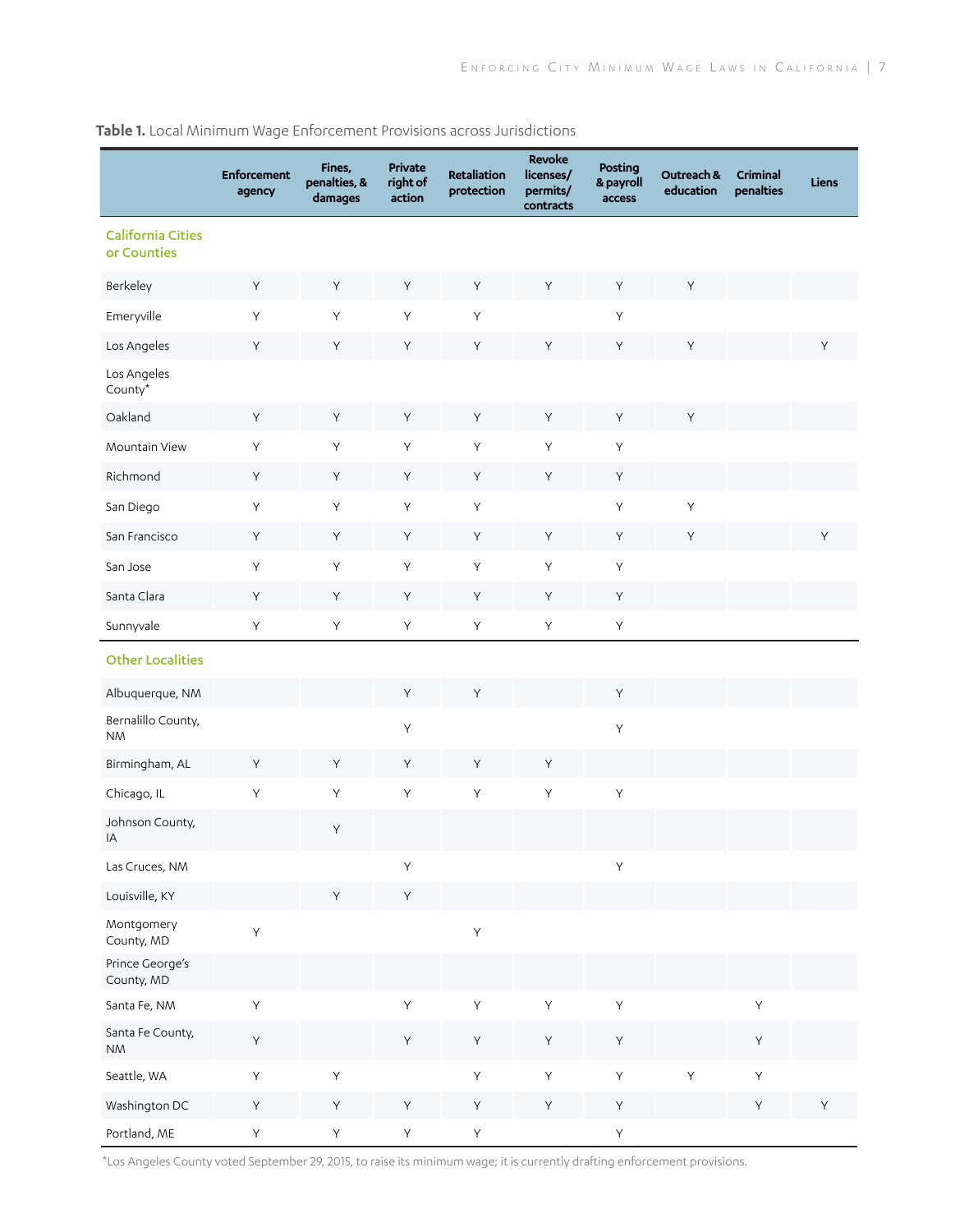those assets to prevent their disappearance (Sirolly 2015). In California, 83 percent of workers with final judgments for unpaid wages from the State Division of Labor Standards Enforcement (DLSE) never collect any payment (Cho, Koonse and Mischel 2013). A lien on the property of these employers would pressure them to pay and help prevent unscrupulous employers from ignoring wages owed, hiding assets, or simply disappearing. Evidence from Wisconsin, whose wage lien statute allows liens to be filed at the beginning of the complaint process rather than only after a judgment has been issued, indicates that this process results in increased collection of wages due (Cho, Koonse and Mischel 2013). A number of other states, including Alaska, Texas, and Wisconsin, have legislation enabling workers to impose wage liens (National Employment Law Project 2011). In California, such wage liens will become available to the Labor Commissioner on January 1, 2016, under the provisions of Senate Bill 588, for all wage claims against an employer who already has an outstanding judgment, refuses to pay that judgment, and fails to post a bond for unpaid wages.<sup>5</sup> Wage liens should also be pursued at the local level. Wage enforcement agencies in San Francisco and Los Angeles may file a lien on employer property where that employer refuses to pay a citation for unpaid wages.

# IV. Creating a Proactive Enforcement Agency

Workers whose wages are stolen can do one of two things: file a complaint with a government agency, or find a lawyer to sue their employer directly (for more details on the state enforcement process, see Appendix A). Lawyers for hire are called "the private bar." Private attorneys alone cannot address wage theft to scale.<sup>6</sup> First, low-wage workers have limited access to culturally and linguistically competent employment attorneys. Second, the value of the average complaint (less than \$2,000)<sup>7</sup> dramatically reduces profit for private attorneys, even when taking 40 percent of the recovery. Finally, difficulty collecting from resistant employers further disincentivizes attorneys from taking wage theft cases, as it jeopardizes their ability to recover their attorneys' fees and earn anything for their effort. For these reasons, public enforcement plays a central role in ensuring that workers receive the wages they are owed.

However, state enforcement resources are currently insufficient to fully enforce California's new city minimum wage laws. State (and federal) enforcement offices are already understaffed and struggle to provide thorough investigations and timely collections (Government Accountability Office 2009; Su 2013; Bobo 2009), let alone deter wage theft with proactive enforcement and a credible expectation of compliance checks (Fine and Gordon 2010, Ichikawa and Smith 2014). In particular, California's state enforcement offices are limited not only in their resources but also in their legal ability to collect wages associated with local minimum wage laws—though after January 1, 2016, a new state law takes effect, Assembly Bill 970, that amends the labor code to allow for enforcement up to the local minimum.<sup>8</sup>At the time of publication, low-wage workers who file reports of labor law violations with the Labor Commissioner's Bureau of Field Enforcement (BOFE, the state's "whistleblower" unit; see Appendix A) will recover only that which is owed to them under state minimum wage law, not under their city's higher minimum wage rate.

Cities with sufficient resources and administrative infrastructure should establish a local enforcement agency to realize the economic and social benefits from raising the minimum wage. San Francisco has both the oldest local minimum wage ordinance in the state and the most robust local enforcement agency. The record in San Francisco suggests that local enforcement agencies can collect unpaid wages at a higher rate than the state agency. The city's Office of Labor

<sup>&</sup>lt;sup>5</sup> Senate Bill 588 contains multiple provisions to address wage theft. First, liens, it allows the Labor Commissioner to target employers who refuse to pay outstanding judgments through mandatory bonds for unpaid wages, and stop work orders. S.B. 588, § 4-5, Reg. Sess. (Cal. 2015). It closes loopholes in corporate law that help evade liability by creating individual and successor liability for unpaid wages. S.B. 588, § 4(e), Reg. Sess. (Cal. 2015). It creates joint liability extending to businesses who contract for labor in property services and long term care (two industries with exceptionally high rates of wage theft). S.B. 588, § 9, Reg. Sess. (Cal. 2015). Finally, SB 588 gives the Labor Commissioner the power to seize ("levy") assets of a violator directly, on behalf of the worker. S.B. 588, § 1, Reg. Sess. (Cal. 2015).

<sup>6</sup> An important goal, not the focus of this policy brief, is to increase the volume of wage theft cases taken by private attorneys.

<sup>&</sup>lt;sup>7</sup> Authors' analysis of wage complaints filed with the DLSE, 2008-2011.

<sup>&</sup>lt;sup>8</sup> Currently, the state Bureau of Field Enforcement can issue citations but only for payment up to the state minimum wage; the Department of Labor Standards Enforcement Wage Claim Adjudication unit can adjudicate higher minimum wages, but it is up to the worker to collect on the judgment.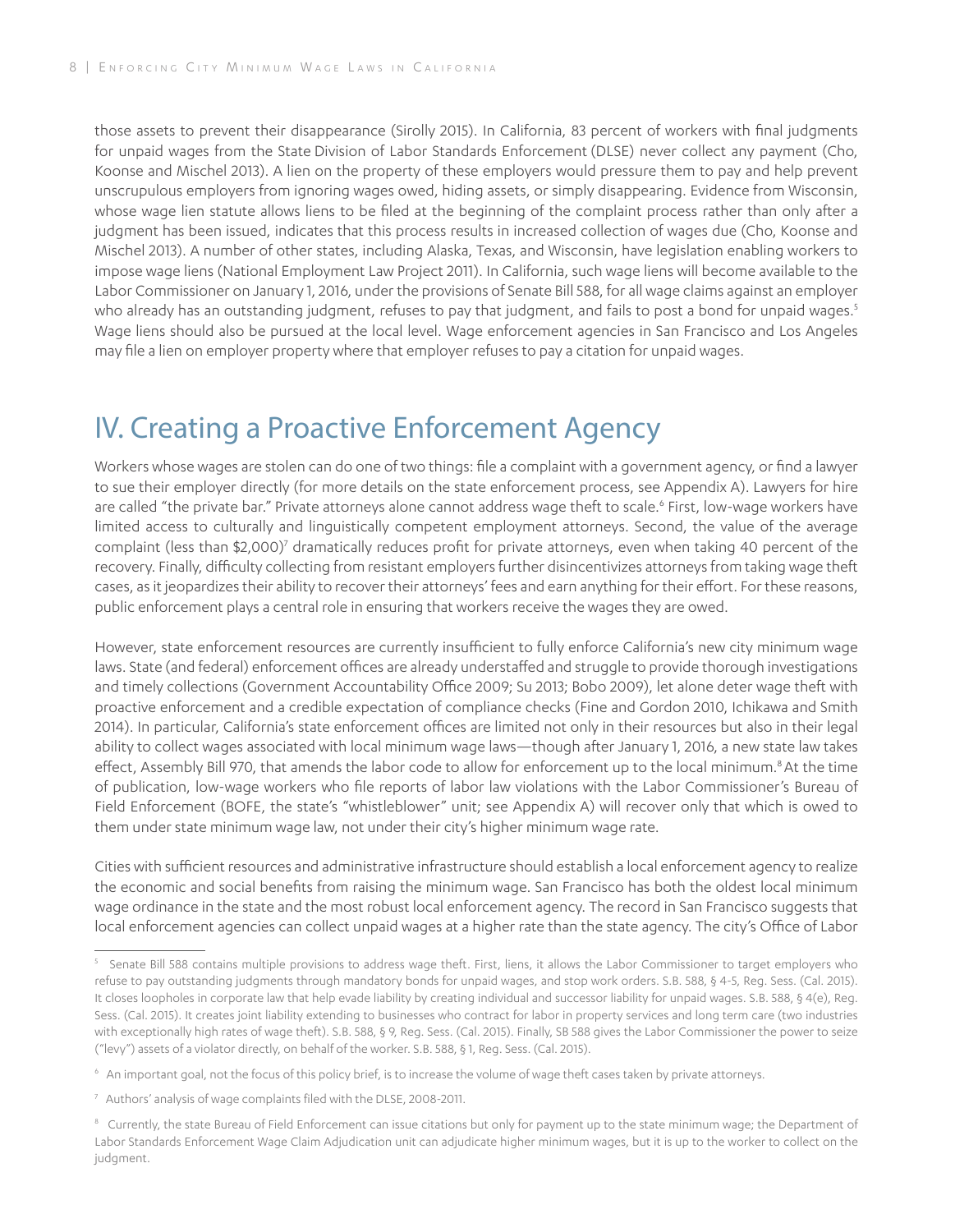Standards Enforcement's thorough investigations and strong record of successful collection of back wages makes them a model for other cities. In this section we draw on the San Francisco experience in developing, staffing, and funding an office, and describe agency functions and various enforcement strategies.

### **AGENCY FUNCTIONS**

Creating, funding, and staffing a local office dedicated to enforcement is vital to implementing an effective minimum wage law (there are many options for where such an office could fit within existing government departments; the best location will depend on local context). A dedicated city office serves as a centralized place to educate workers and employers, administer complaints, and collect wages due. Specifically, local enforcement entities can:

- Educate and annually notify employers about the city's minimum wage law
- Receive, investigate, and adjudicate complaints for unpaid wages and retaliation in a timely manner
- Cite and collect administrative fees and penalties
- Conduct proactive audits and investigations targeting employers and industries with high rates of noncompliance
- Coordinate with other agencies to leverage business licenses and permits
- File liens on behalf of claimants on employer property to secure those assets and prevent them from disappearing before or during investigation
- Contract with community groups to conduct targeted outreach and education, and regularly communicate the status of ongoing cases and investigations
- Foster effective partnerships with relevant state and local agencies and departments
- Publicize enforcement actions to increase the deterrent effect of enforcement
- Create and enforce a protocol to address language needs of claimants

### Agency Development

Stakeholders should be aware that building an effective office takes time. The appropriate performance metrics will likely change as an office moves from the initial start-up phase to full implementation. Metrics include:

*Number of complaints:* Cities cannot expect a high volume of complaints immediately. During the first few years of implementation, a low volume of complaints may stem from workers' lack of knowledge about the new law or their rights, or the risks in filing a complaint. It takes time to build the trust necessary for effective enforcement. Trust grows by developing strong relationships with worker and community groups, as discussed below, and creating a track record of successfully winning back wages for workers.

*Training:* A new office may need more than one year to scale up because of the time involved in finding and training investigators and establishing policies and procedures. In particular, cities should focus on training new investigators to be effective. For example, San Francisco's enforcement agency initially worked with the state's enforcement agency to train new investigators, who accompanied their more experienced state counterparts on industry-focused audits of low-wage workplaces. The city also adopted key policies and procedures from the state, which were then modified and expanded over time (Levitt 2015).

*Outreach and education:* While the basic functions of a local enforcement office remain constant, the focus may change over time. Cities should emphasize outreach and education in the first several years of the minimum wage law's implementation. For example, San Jose officials stressed the need for community-led outreach and education to generate interest and cooperation with investigators (Grayson 2015, Hickey 2015). In addition, proactive audits and investigations may be an effective way to demonstrate the need for enforcement.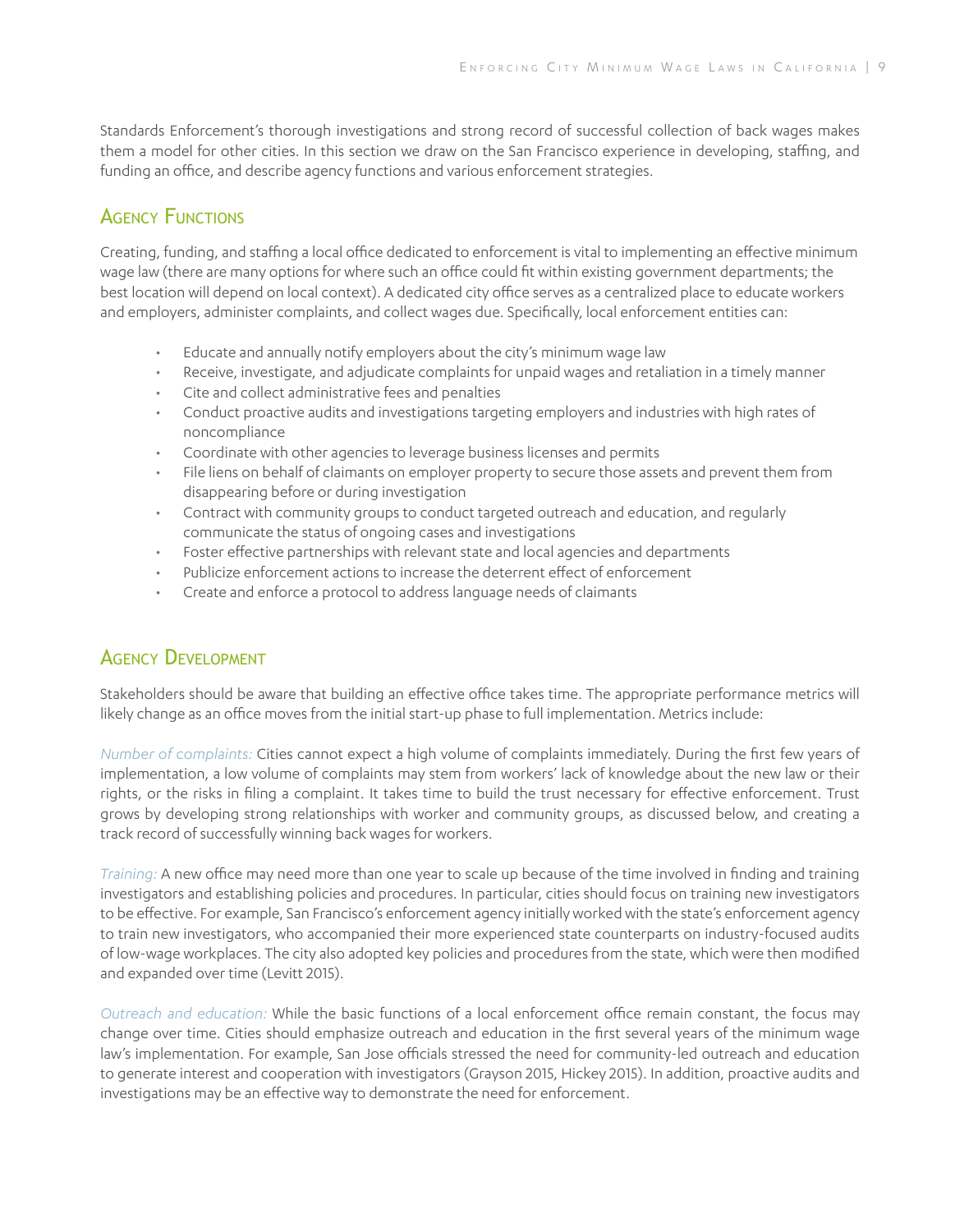### **STAFFING**

Staffing depends on local employment conditions. Other jurisdictions can provide a baseline, but the particulars of economy and geography matter. More resources may be appropriate for areas with higher concentrations of lowwage jobs, for industries with poor track records of compliance and high numbers of immigrant workers, and for convoluted employer-employee relationships, such as the use of "temp" or staffing agencies, subcontractors, or independent contractors. Large volumes of small employers within larger geographic areas will also require more resources to achieve the same level of enforcement.

Unfortunately, very little research exists to help estimate the ideal number of enforcement staff for a given city. San Francisco currently has 5.5 investigators who enforce its minimum wage and paid sick leave ordinances, for a labor force of approximately 600,000, or about 110,000 workers per investigator. However, San Francisco has a relatively low concentration of low-wage workers. Focusing just on the 142,000 low-wage workers projected to benefit from its minimum wage increase by 2018, San Francisco has approximately 25,000 low-wage workers per investigator. But this ratio should be treated only as a rough minimum benchmark, because San Francisco has not been able to evaluate what proportion of total violations the agency addresses. Moreover, its enforcement staff works at full capacity responding to complaints; the agency would need to increase staffing in order to conduct proactive enforcement strategies (see below). Los Angeles has recently proposed a target of 19 investigators at full implementation of its law in 2020, resulting in a ratio of 32,000 low-wage workers per investigator (City of Los Angeles Bureau of Contract Administration 2015). But again, little research exists to assess the adequacy of these staffing levels. This will be an important area for future monitoring and research as an increasing number of cities implement and enforce their own minimum wage laws.

### **FUNDING**

Creating and staffing an enforcement agency requires resources. San Francisco's Office of Labor Standards Enforcement designates approximately \$1.4 million and 5.5 investigator positions to enforce its minimum wage and paid sick leave ordinances (San Francisco Office of Labor Standards Enforcement 2013). Seattle's Office of Labor Standards allocates \$1.2 million and 4 investigator positions to enforce its minimum wage ordinance (Bull 2015, Seattle Office for Civil Rights 2015). The City of Los Angeles allocated \$700,000 this fiscal year to create 5 new positions, and plans to grow its new wage enforcement office to a total staff of 31 (City of Los Angeles Bureau of Contract Administration 2015). All three cities draw from their general funds for enforcement.

There are at least five different sources to consider for funding local enforcement:

*General fund:* A city's general fund money can be used to fund enforcement activities. However, this approach requires enforcement to compete with all the other funding priorities of the city and renders funding particularly susceptible to changes in political leadership.

*Penalties and fines*: Cities can recover some of the costs of enforcement through penalties and fines charged to employers who violate the law. San Francisco, which has the longest track record, recovered \$153,828 in penalties in 2013 (San Francisco Office of Labor Standards Enforcement 2013). High penalties and fines for violators have the benefit of increasing the incentive to comply with the law in the first place. However, collecting back wages owed to the workers should be the first priority of enforcement. Collecting even these back wages can be difficult—the state collects only a fraction of back wages due—and sometimes enforcement agencies use fines and penalties as leverage to bring recalcitrant employers to the table. An enforcement regime that relies too heavily on penalties and fines could end up perpetually underfunded if collecting those fines and penalties proves difficult. In addition, reliance on fees and fines makes it difficult to predict agency budgets from year to year. Finally, over-reliance on fines and penalties may incentivize agencies to target employers who can pay over those who cannot, regardless of the merit of cases against the latter.

*Taxes, or business license and registration fees:* Businesses that follow the law benefit from strong enforcement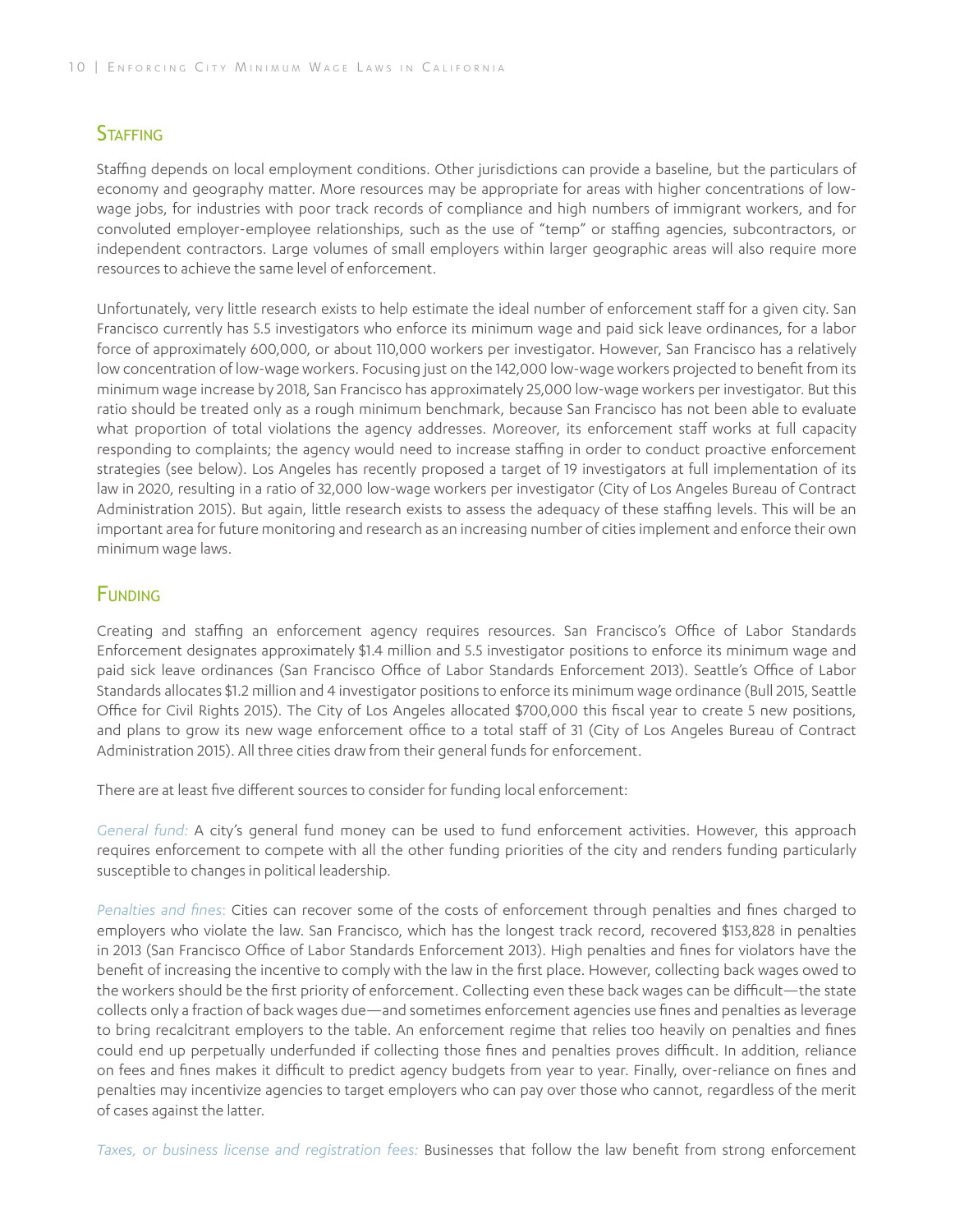because they are less likely to be undercut by unscrupulous businesses. For this reason, imposing a small fee on all employers (or employers in high-violation industries) to recover reasonable regulatory costs of wage enforcement makes sense.

Regulatory fees to fund enforcement appear throughout the California Labor Code. For example, carwashes, farm labor contractors, garment contractors, talent agencies, and employers in many other industries pay fees collected by the state's Division of Labor Standards Enforcement, regardless of whether they have violated the law. Similarly, workers' compensation assessments fund the costs of work-related injuries in all workplaces. More broadly, employers pay fees regardless of their own compliance to recover the costs of industry-wide damage to the environment or consumer health.<sup>9</sup>

Employer-funded enforcement has wide and longstanding precedent. However, in California, Proposition 26 (passed in 2010) imposes restrictions on taxes and fees. Any employer fee must not exceed the real cost necessary to support enforcement, and must bear a reasonable relationship to the employers' burdens on the regulation. Careful crafting of regulatory fees, such as a scale proportionate to the employer's size or number of hours worked, is likelier to withstand scrutiny than a flat fee, for example.

*Cross-jurisdictional funding:* Rather than bear the cost of creating an enforcement agency out of whole cloth, smaller cities and jurisdictions may wish to contract with neighboring cities or counties for enforcement. Other models might include multiple small cities in a county co-funding a county-wide enforcement agency.

*Contracts or grants from state and federal enforcement agencies:* State and federal agencies can elect to contract with local entities to perform some or all of their enforcement responsibilities. For example, in California the state Department of Insurance provides grants to local district attorneys for fighting workers' compensation insurance fraud. Workers' compensation insurance premiums (paid by employers) finance the grants. The 2015 Little Hoover Commission report on the underground economy specifically recommends replicating this funding mechanism for wage and hour enforcement (Little Hoover Commission 2015). Similarly, the U.S. Equal Employment Opportunity Commission (EEOC) is authorized by statute to use the services of state and local "Fair Employment Practices Agencies" (FEPAs) to enforce anti-discrimination laws. A "work sharing agreement" provides a FEPA with the requisite authorization and funding to provide such assistance.<sup>10</sup> These grants and contracts provide a model for state funding of local entities; additional state-level funding can and should be directed to local enforcement for investigation of workplace violations.

### Enforcement Strategies

As growing numbers of cities and states raise their minimum wages, enforcement strategies are evolving to meet the challenges of the 21st century workplace and maximize impact given constrained funding. While handling incoming complaints from workers will always constitute a core function of enforcement agencies, two important strategies have emerged in recent years that increase the effectiveness of minimum wage enforcement.

*Company-wide investigations:* When responding to a worker complaint, the San Francisco Office of Labor Standards Enforcement (OLSE) and the state Bureau of Field Enforcement (BOFE, the state's "whistleblower" unit; see Appendix A) investigate the entire workplace on behalf of all workers. This practice allows the worker who came forward to

<sup>9</sup> Ohio Rev. Code § 3737.87 et seq.; see also State ex rel. Petroleum Underground Storage Tank Release Comp. Bd. v. Withrow, 579 N.E.2d 705 (Ohio 1991) (Ohio Supreme Court upholding the validity of underground storage tank assessment funds to assure the cleanup of leaks from underground storage tanks); Fla. Stat. § 766.301; see also Coy v. Fla. Birth-Related Neurological Injury Comp. Plan, 595 So. 2d 943 (Fla. 1992) (Florida Supreme Court concluding that there was a rational basis for the statutory assessment under "NICA" of all physicians, even though they did not practice obstetrics); Martin, NICA-Florida Birth-Related Neurological Injury Compensation Act: Four Reasons Why This Malpractice Reform Must Be Eliminated, 26 Nova L.Rev. 609 (2002); Studdert & Brennan, Toward a Workable Model of "No-Fault" Compensation for Medical Injury in the United States, 27 Am. J.L. & Med. 225 (2001).

<sup>&</sup>lt;sup>10</sup> For example, the city of Austin Equal Employment Fair Housing Office, which serves a city of 885,400 people, has a contract with the EEOC for \$107,600 to process 152 charge resolutions and intake services for 148 charges.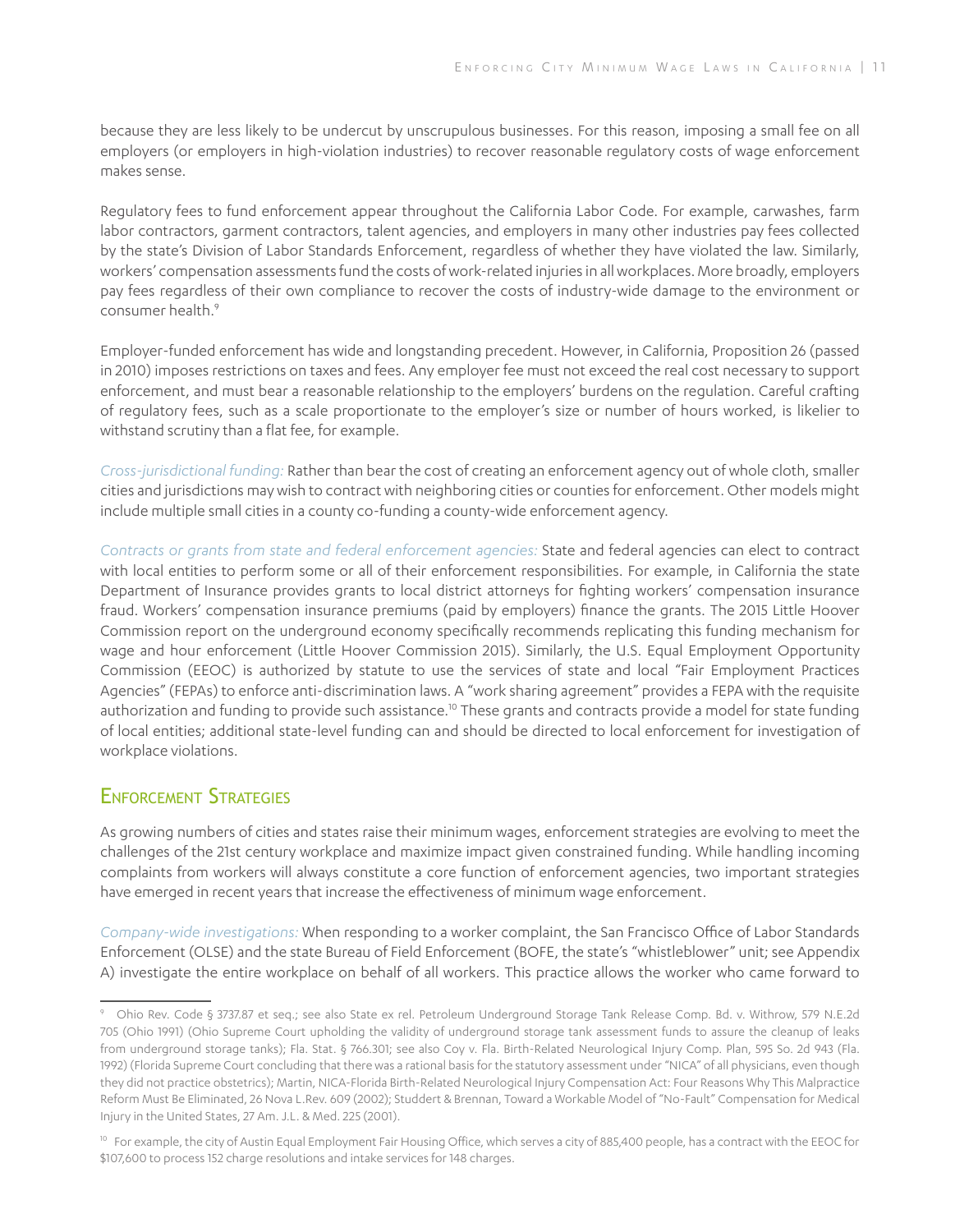remain anonymous for longer, which may provide some protection from retaliation. Because violations rarely occur for a single employee, this approach also allows investigators to recover back wages for everyone affected (Dietz, Levitt and Love 2014).

*Proactive investigations:* Many jurisdictions rely solely on complaints to enforce wages, even though the most vulnerable and exploited workers are among the least likely to complain (Weil and Pyles 2005). Moreover, complaintdriven enforcement is less effective at deterrence than targeted investigations (Ichikawa and Smith 2014). In response, federal, state, and city enforcement offices increasingly conduct targeted, proactive investigations of industries and employers. As part of a proactive strategy, random payroll audits in a given industry or region can help generate data about the scale of violations and guide the strategic focus of investigations, as well as create a mechanism to assess effectiveness of enforcement strategies over time (National Employment Law Project 2011).

Proactive investigations already take place at labor enforcement agencies across the country. The Wage and Hour Division of the U.S. Department of Labor increased its directed investigations from 27 percent of investigations in 2009, to 44 percent in 2013, and focuses those investigations on priority industries (Weil 2014). In California, the Janitorial Enforcement Team works alongside the Maintenance Cooperation Trust Fund to monitor workplace conditions in the janitorial industry, which is full of complex subcontracting relationships (Fine and Gordon 2010). In New York, the state Department of Labor uncovered \$6.6 million in unpaid wages through a proactive investigation of the car wash industry (New York State Department of Labor 2008).

*Compliance incentives:* A largely unexplored policy strategy is to create incentives for employers to remain violationfree. Examples of such incentives might include expedited business license renewals or other certifications controlled by cities. In the case of businesses that have been found to violate the law, cities could consider waiving fees and fines if the employer is willing to be subject to ongoing monitoring. This type of experimentation with incentives could be a fruitful avenue for strengthening local enforcement regimes.

## SMALL CITIES

Some localities may be too small to create and fund an entire enforcement agency, but still have a vested interest in strong enforcement of their minimum wage law. Few proven models exist to guide small-city enforcement, so this largely unexplored policy terrain needs to be developed as smaller cities increasingly adopt local minimum wage laws (especially in California).

The default scenario is that small cities simply rely on the state agency for core enforcement activities, including:

- Investigating and adjudicating wage and hour complaints
- Issuing citations and collecting administrative fines and penalties
- Conducting proactive investigations that target industries with high rates of violations

But experience suggests that localities should not rely solely on state enforcement, both because of state resource constraints and because local knowledge—of businesses, industries, community groups, and local officials—is a valuable tool in effective enforcement.

Specifically, even if they do not create their own agency, small cities should at a minimum designate a city official to act as a liaison between workers, the state agency, and other stakeholders. Such an official would:

- Respond to workers' questions and complaints of minimum wage violations or retaliation and direct them to legal services groups and/or the DLSE
- Troubleshoot problems with current cases, and advocate with the state agency
- Educate and annually notify employers about the city's minimum wage law
- Fund and partner with local community groups and legal services providers to conduct worker outreach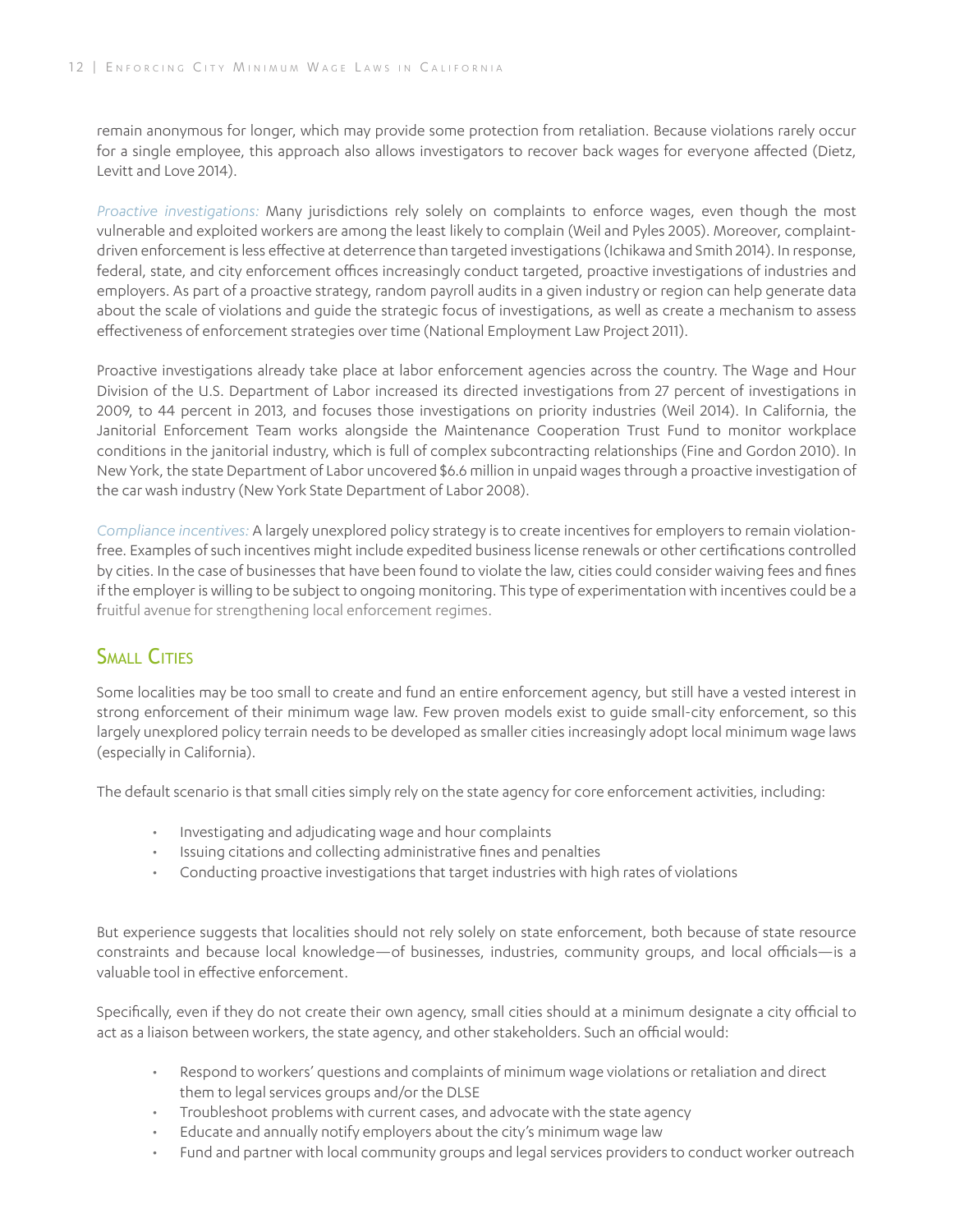and education (see next section)

- Coordinate media campaigns to educate the public broadly, particularly where few community groups exist to conduct outreach and education
- Partner with the state to strategize proactive enforcement audits
- Partner with the state to create, maintain, and make publicly available a database to track final judgments for unpaid wages

Beyond relying on the state enforcement agency, policymakers might also consider regional collaborations on enforcement. For example, two smaller cities in California (Sunnyvale and Mountain View) have contracted enforcement of their minimum wage provisions to San Jose. While this is a potentially promising strategy, smaller cities must ensure that the larger city they are contracting with has the capacity to take on additional enforcement (as of mid-2015, San Jose had only one minimum wage investigator). Alternatively, several smaller cities might pool resources to fund a county-wide enforcement agency. Regional collaboration on enforcement will be easier if cities also align the content of their ordinances (i.e., the wage levels, the dates on which increases occur, phase-ins, and any exemptions).

# V. Role of Community Organizations

Successful enforcement of labor laws depends fundamentally on building trust with workers. Mistrust of government institutions can deter workers from filing complaints or cooperating once an investigation starts (Dietz, Levitt and Love 2014). Many of the most vulnerable workers—low-wage workers from immigrant communities and communities of color—feel wary of government institutions but do trust organizations within their community (Gleeson 2009). As Donna Levitt, manager of San Francisco's OLSE, has acknowledged, "workers feel more comfortable going to a community group than a government agency" when they are mistreated on the job (Meyerson 2015).

Enforcement agencies can leverage the complementary strengths of community-based organizations (CBOs) and legal services providers in order to increase effectiveness and reach. The linguistic, cultural, and industry knowledge within CBOs make them valuable partners in educating workers about their rights, building trust between workers and investigators, and providing knowledge of the particular industry dynamics at play (Fine and Gordon 2010, Fine 2014, Little Hoover Commission 2015). CBOs can also play an important role in addressing retaliation by, for example, organizing "walk backs" that show community support for workers who have been retaliated against.

San Francisco funds \$482,000 in contracts for immigrant and low-income community organizations to conduct worker outreach and education and to help develop cases. One of the most significant cases in the city, a \$4 million settlement with dim sum restaurant Yank Sing, was brought about through intense work by the Chinese Progressive Association. The organization was able to build on its existing relationship with workers, many of whom were monolingual Chinese speakers, so that workers felt safe coming forward and pressing their case. While OLSE staffers themselves have a broad range of language abilities and experience in various industries, they still see CBOs as important and complementary partners (Dietz, Levitt and Love 2014). In fiscal year 2013-14 the office collected more in back wages and interest from cases filed with the help of CBOs than from those generated by worker complaints alone (Love 2015).

Because of the success in San Francisco, Los Angeles and Seattle are funding community groups to do minimum wage-related worker outreach and education. Los Angeles plans to allocate \$700,000 annually to outreach and education and is currently determining the amount to allocate to contracts; Seattle recently awarded bids for community contracts of \$1 million (Los Angeles Bureau of Contract Administration 2015; Seattle Community Outreach and Education Fund Request for Proposals 2015). San Diego and Oakland are considering contracts as well (Oakland City Auditor, 2014; San Diego Office of the Independent Budget Analyst 2014).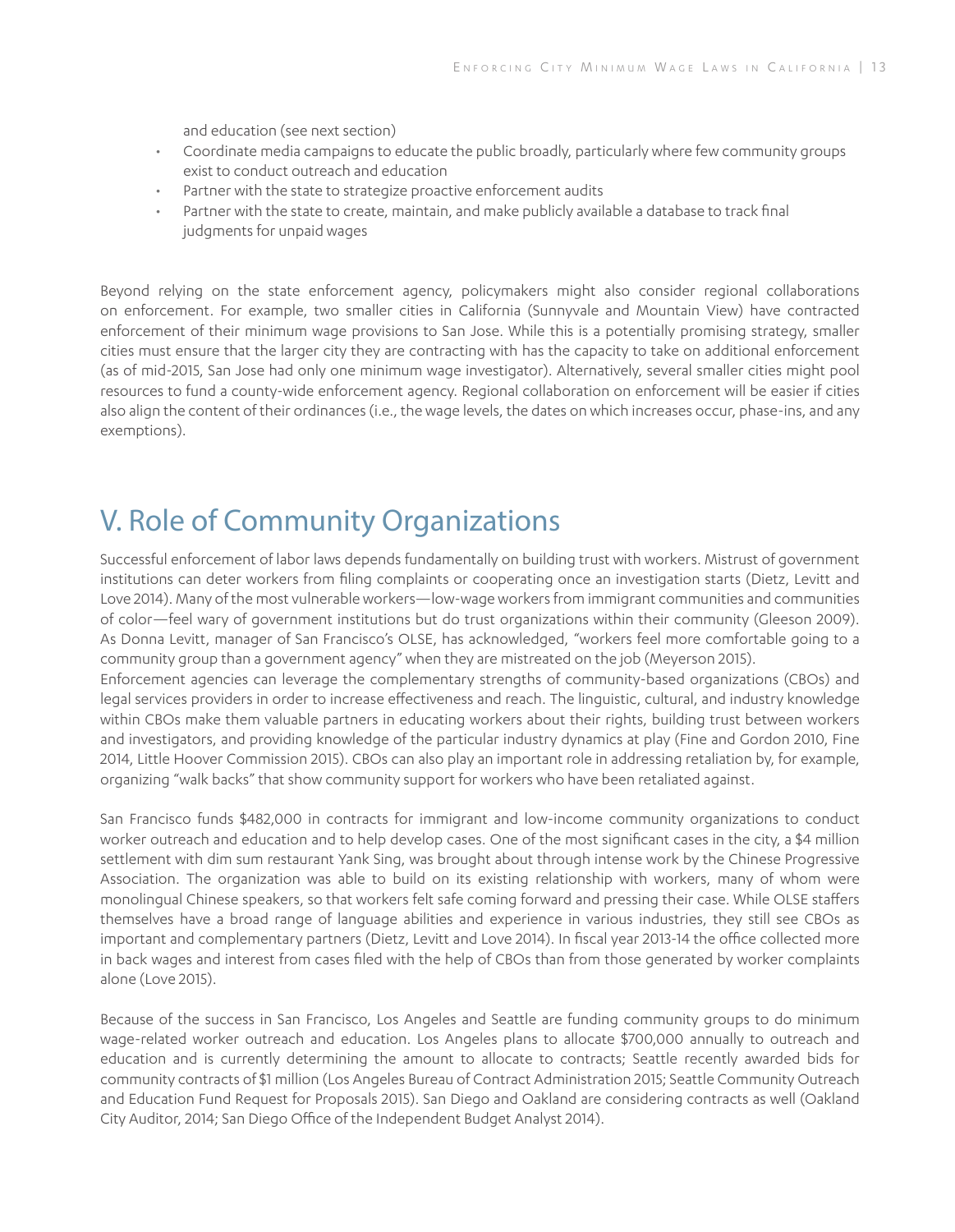In Los Angeles, the Board of Public Works and the Unified School District have successfully partnered with building trades unions to train volunteers to help enforce prevailing wage laws. The city inspectors determine violations and assess penalties, but the partnership brings cases to their attention and strengthens them. These volunteers gather information that city inspectors use to put together cases. In addition to expanding the capacity of the city to enforce prevailing wage—essentially acting as the "directed enforcement team"—these volunteers also provide deep industry knowledge and expanded language capabilities (Fine and Gordon 2010).

# VI. Towards a Model of City-State Enforcement Partnerships

To date, 12 municipalities in California have instituted their own minimum wage laws and at least seven more are poised to do so, raising the important question of how to coordinate public enforcement at multiple jurisdictional levels. The best models feature collaborative partnerships between city and state wage enforcement agencies.

As described above, California's state enforcement agency currently does not have the legal authority to cite employers for violations of local minimum wage laws. But even when the state receives this authority in January 2016, understaffed state enforcement offices struggle to provide robust investigations and timely collections (Government Accountability Office 2009, Su 2013, Bobo 2009, Cho, Koonse and Mischel 2013). Enforcement resources in California have not kept pace with increases in the number of employers and the complexity of the employment relationship over time (Little Hoover Commission 2015). The Labor Commissioner has fewer than 60 field investigators to conduct more than 6,000 inspections annually, and processes more than 30,000 new wage claims, seeking over \$100,000,000 in unpaid wages, every year (Su 20135). Partnerships with city enforcement agencies would allow the state Bureau of Field Enforcement to select strategic industries for proactive enforcement to deter wage theft. Moreover, city and state partnerships have a track record of success. For example, it was a joint investigation by San Francisco's OLSE and the state's BOFE that produced the record \$4.25 million settlement for 280 Yank Sing restaurant workers mentioned above.

Partnerships between state and local minimum wage enforcement agencies should maximize resources through a division of labor that avoids duplication of effort. Agencies at both levels should implement a referral system that helps ensure the claimant recovers the full value of what she is owed. For example, where strong local enforcement offices exist, the state should refer workers who file for local minimum wage and overtime violations to those offices. Conversely, local wage enforcement offices may wish to prioritize minimum wage enforcement and refer other complaints to the state (e.g., for meal and rest break violations, failure to receive a final paycheck, or unlawful deductions).

Cities should also be sure to leverage new anti-retaliation protections available under state law, particularly those that protect immigrant workers from being singled out due to their immigration status. They may do so by enforcing provisions where authorized by the new state anti-retaliation laws (e.g., revoking business licenses), and by referring to the state Labor Commissioner's anti-retaliation unit where only that agency is authorized to remedy the violation, such as disciplining or disbarring attorneys who threaten immigrant workers. Finally, the state should direct additional resources to help enforce local minimum wage laws in cities and counties that either do not have local agencies or where local agencies are overwhelmed.

In addition to a clear division of labor, joint projects between state and local enforcement offices can significantly improve the effectiveness of enforcement at all levels. Examples of joint projects include:

- *1. Tracking violators and identifying high-risk industries:* Agencies at all levels should maintain and make available enforcement data to identify repeat violators and high-risk industries (Ichikawa and Smith 2014, San Francisco Wage Theft Task Force 2013). This database should be updated by all relevant departments and selection of targets should be coordinated between agencies.
- *2. Proactive investigations:* To achieve scale and maximize resources, directed investigations should target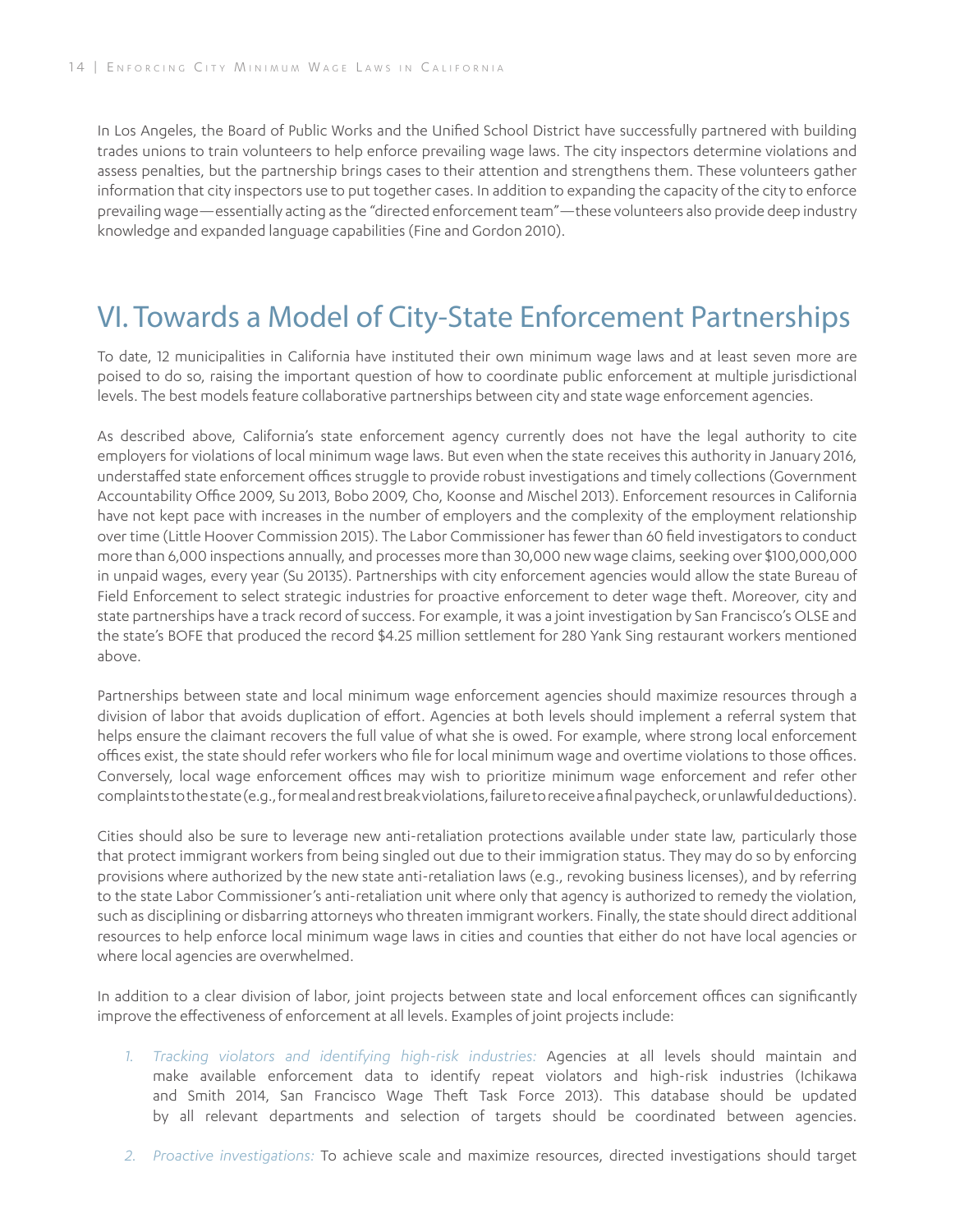high-risk industries and repeat violators. Cross-agency partnering to conduct targeted investigations can change employer behavior in a lasting and systematic manner.

- *3. Cross-agency wage theft working group:* City and state agencies can improve communication and accountability by establishing a permanent wage theft working group that includes members from relevant departments and offices, such as public health, district attorneys, offices of small business, offices of the treasurer and tax collector, and police departments. Community organizations should also be included in this working group (San Francisco Wage Theft Task Force, 2013). This group should meet on a regular basis to share information and strategize on wage enforcement.
- *4. Investigator training:* As more and more cities develop local wage enforcement offices, the state should play a central role in training new local enforcement staff. The state has considerable expertise in investigations and auditing, and has already created dozens of training modules. Similarly, over time, city investigators can share with state investigators the experience and knowledge they have gained about best strategies that work in their particular industry mix.

# VII. Conclusion

City minimum wage laws are an important innovation in California's labor standards policy. But fully realizing the economic benefits of those laws will require a robust system of coordinated city-state enforcement. In this report, we have outlined the key legal tools and enforcement strategies that will be required, and highlighted the important role of community-based organizations. Useful lessons are emerging from the successful San Francisco model of minimum wage enforcement and other efforts across the country. Nevertheless, many questions remain. How can smaller cities with limited resources best engage in enforcement of their laws? How can cities work with their state's enforcement agencies to develop the most efficient and effective partnerships? As California leads the country into this new public policy terrain, there will be significant opportunity for its cities to learn from one another and work with state representatives to develop best practices.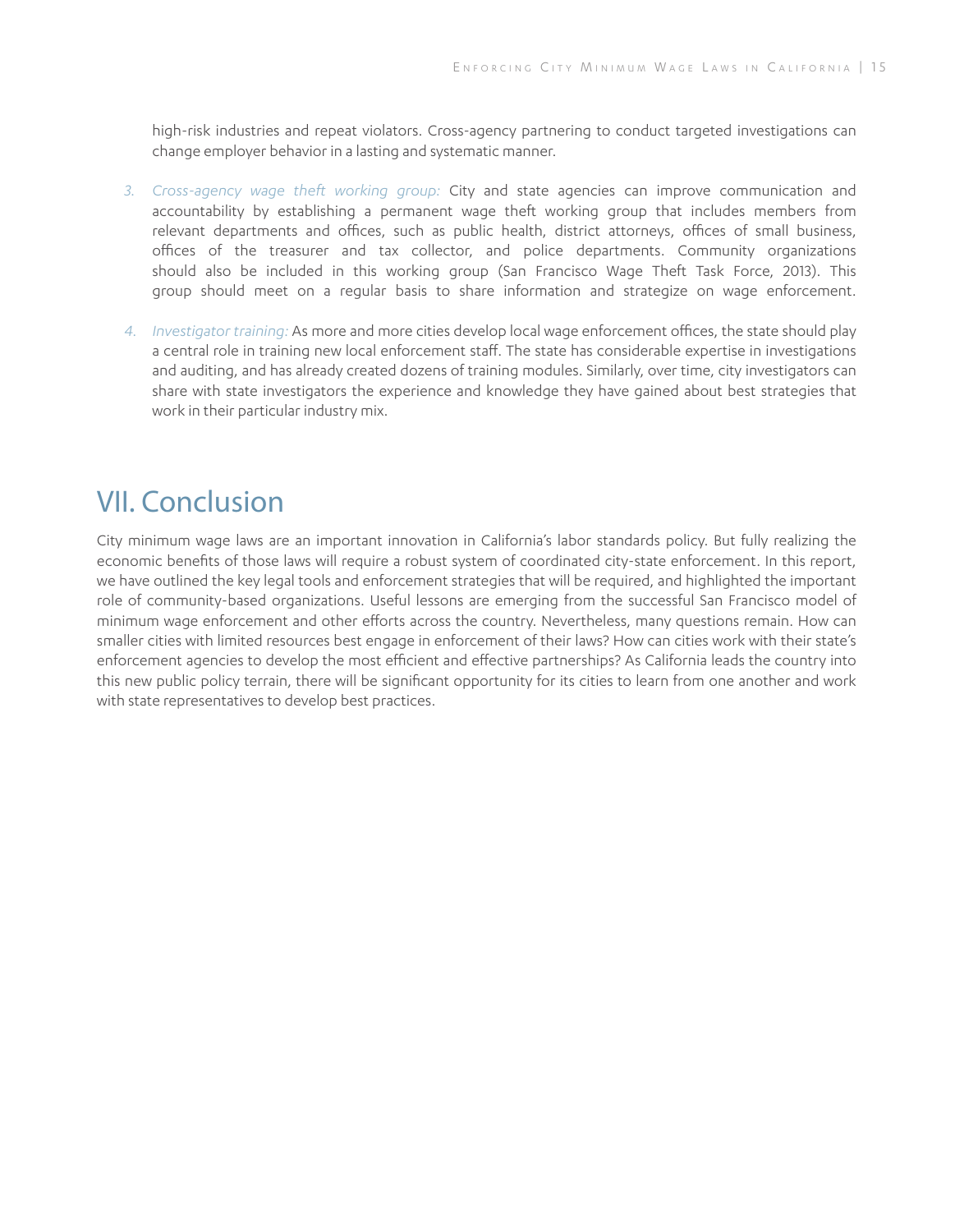# References:

Bernhardt, Annette, Ruth Milkman, Nik Theodore, Douglas Heckathorn, Mirabai Auer, James DeFilippis, Ana Luz Gonzalez, Victor Narro, Jason Perelshteyn, Diana Polson and Michael Spiller. 2009. "Broken Laws, Unprotected Workers: Violations of Employment and Labor Laws in America's Cities." Center for Urban Economic Development; National Employment Law Project; UCLA Institute for Research on Labor and Employment. http://www.nelp.org/ page/-/brokenlaws/BrokenLawsReport2009.pdf?nocdn=1

Bobo, Kim. 2009. *Wage Theft in America: Why Millions of Working Americans are Not Getting Paid, and What We Can Do About It.* New York: W. W. Norton.

Bull, Karina. Interview conducted by Juan Torres. 2015. Former Director, Seattle Office of Labor Standards, April 9, 2015.

Chinese Progressive Association. 2010. "Check, Please! Health and Working Conditions in San Francisco Chinatown Restaurants." Chinese Progressive Association, San Francisco. http://www.cpasf.org/sites/default/files/CPA%20 full%20report\_ENG\_0.pdf

Cho, Eunice Hyunhye, Tia Koonse and Anthony Mischel. 2014. "Hollow Victories: A Crisis in Collecting Unpaid Wages for California's Workers." National Employment Law Project; UCLA Labor Center. http://nelp.3cdn.net/ f6fc363a30266f0cd3\_pzm6id1xa.pdf

City of Los Angeles Bureau of Contract Administration. 2015. "Office of Labor Standards Implementation Plan and Resource Requirements (Council Files 14-1371-S1 and 09-2642)." June 19, 2015. http://clkrep.lacity.org/onlinedocs/2014/14- 1371-S1\_rpt\_BCA\_06-24-2015.pdf

City of Seattle. 2015. "Proposed Budget for 2015-2016." http://www.seattle.gov/financedepartment/15proposedbu dget/documents/OCR.pdf

Dietz, Miranda, Donna Levitt and Ellen Love. 2014. "Enforcement of Labor Standards." In Michael Reich, Ken Jacobs and Miranda Dietz (eds.) *When Mandates Work: Raising Labor Standards at the Local Level*, pp. 229-255. Berkeley CA: University of California Press.

Eastern Research Group. 2014. "The Social and Economic Effects of Wage Violations: Estimates for California and New York, Final Report." Eastern Research Group, Inc. Lexington, MA http://www.dol.gov/asp/evaluation/completedstudies/WageViolationsReportDecember2014.pdf

Fine, Janice. 2014. "Co-Producing Labor Standards Enforcement." Presentation to the LIFT convening, September 11, 2014.

Fine, Janice, and Jennifer Gordon. 2010. "Strengthening Labor Standards Enforcement through Partnerships with Workers' Organizations." *Politics & Society*, 38(4):552-585. http://www.law.yale.edu/documents/pdf/Clinics/ITC\_ FineGordon\_PoliticsandSociety.pdf

Gleeson, Shannon. 2009. "From Rights to Claims: The Role of Civil Society in Making Rights Real for Vulnerable Workers." *Law & Society Review*, 43(3): 669-700.

Gleeson, Shannon, Ruth Silver Taube and Charlotte Noss. 2014. "Santa Clara County Wage Theft Report." Santa Clara County Wage Theft Coalition. http://www.sccgov.org/sites/owp/Documents/pub/WageTheftReportFinal-2014.pdf

Government Accountability Office. 2002. "Worker Protection: Labor's Efforts to Enforce Protections for Day Laborers Could Benefit from Better Data and Guidance." Report to the Honorable Luiz V. Gutierrez, House of Representatives. U.S. General Accounting Office, September 2002. http://www.gao.gov/assets/240/235612.pdf

Government Accountability Office. 2009. "Department of Labor: Wage and Hour Division's Complaint Intake and Investigative Processes Leave Low Wage Workers Vulnerable to Wage Theft." Testimony Before the Committee on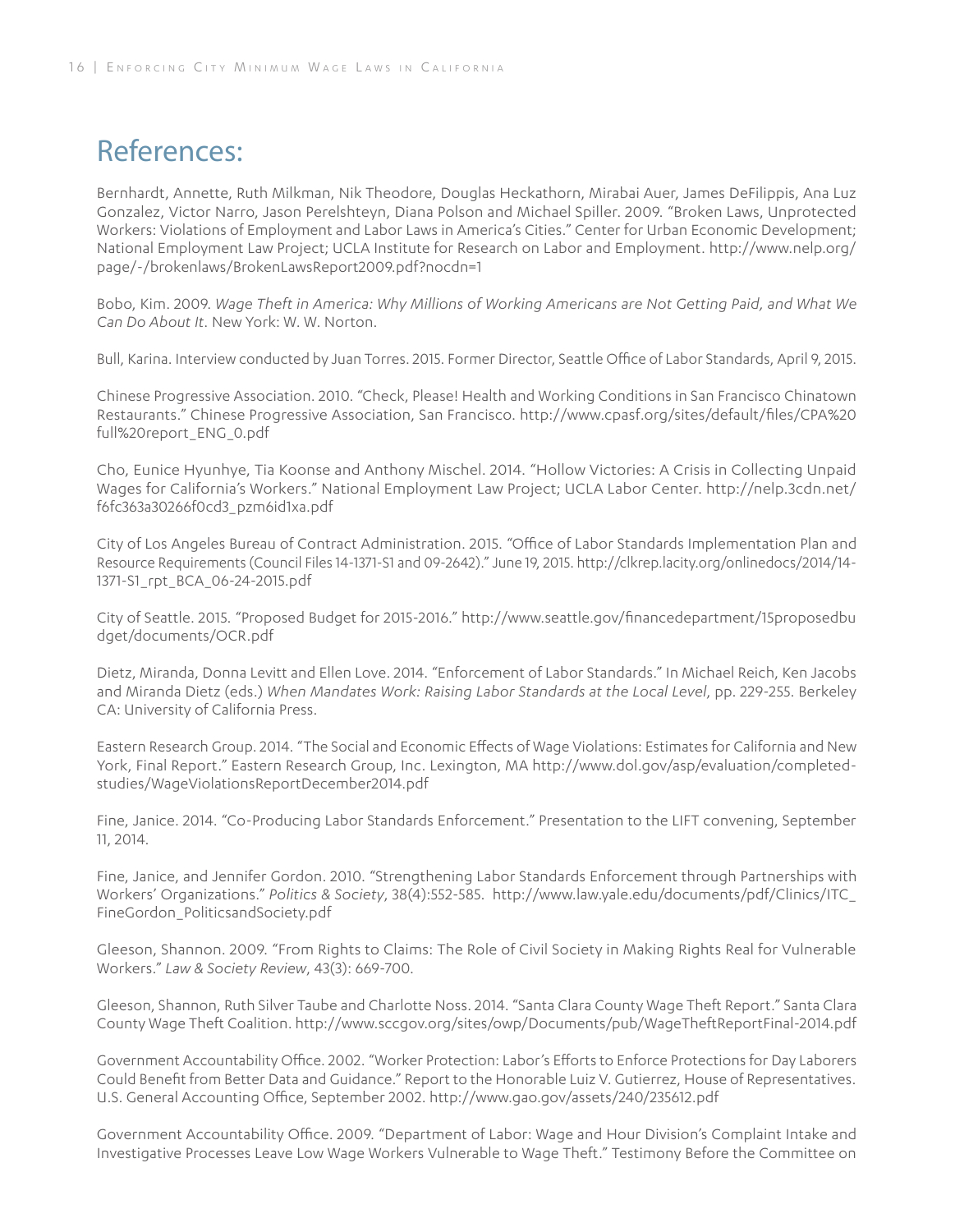Education and Labor, House of Representatives. U.S. Government Accountability Office, March 25, 2009. http:// www.gao.gov/assets/130/122107.pdf

Grayson, Nina. Interview conducted by Juan Torres. 2015. Director, San Jose Office of Equality Assurance, April 10, 2015.

Hickey, Chris. Interview conducted by Tia Koonse. 2015. Contract Compliance Specialist, San Jose Office of Equality Assurance, April 9, 2015.

Ichikawa, Diego Rondón and Rebecca Smith. 2014. "Delivering \$15: Community-Centered Wage and Hour Enforcement in Seattle." National Employment Law Project. http://www.nelp.org/page/-/Justice/Delivering-15-Community-Centered-Wage-and-Hour-Enforcement-Seattle.pdf?nocdn=1

Levitt, Donna, interview by Miranda Dietz and Tia Koonse. 2015. Manager, Office of Labor Standards Enforcement, June 10, 2015.

Little Hoover Commission. 2015. "Leveling the Playing Field: Putting California's Underground Economy Out of Business." Report #226, March 2015. Little Hoover Commission, Sacramento, CA. http://www.lhc.ca.gov/studies/226/ Report226.pdf

Love, Ellen, interview by Miranda Dietz. 2015. Senior Administrative Analyst, San Francisco Office of Labor Standards Enforcement, March 9, 2015.

Meyer, Jacob and Robert Greenleaf. 2011. "Enforcement of State Wage and Hour Laws: A Survey of State Regulators." Columbia Law School, National State Attorneys General Program. http://web.law.columbia.edu/sites/default/files/ microsites/attorneys-general/files/Wage%20and%20Hour%20Report%20FINAL\_0.pdf

Meyerson, Harold. 2015. "Raising Wages from the Bottom Up: three ways city and state governments can make a difference." *The American Prospect.* Spring 2015. http://prospect.org/article/raising-wages-bottom

Milkman, Ruth, Ana Luz Gonzalez and Victor Narro. 2010. "Wage Theft and Workplace Violations in Los Angeles: The Failure of Employment and Labor Law for Low-Wage Workers." UCLA Institute for Research on Labor and Employment. http://www.irle.ucla.edu/publications/documents/LAwagetheft-Milkman-Narro-110.pdf

National Employment Law Project. 2011. "Winning Wage Justice: An Advocates' Guide to State and City Policies to Fight Wage Theft." National Employment Law Project. http://www.nelp.org/page/-/Justice/2011/WinningWageJustice2011. pdf?nocdn=1

National Employment Law Project. 2013a. "Winning Wage Justice: A Summary of Research on Wage and Hour Violations in the United States." http://www.nelp.org/content/uploads/2015/03/WinningWageJusticeSummaryofResearchonWageTheft. pdf

National Employment Law Project. 2013b. "California's New Worker Protections Against Retaliation." Available at http://www.nelp.org/content/uploads/2015/03/ca-immigration-retaliationv3.pdf

New York State Department of Labor. 2008. "Labor Department Investigation of New York's Car Wash Industry." August 15, 2008. https://www.labor.state.ny.us/pressreleases/2008/August15\_2008.htm

Oakland City Auditor. 2014. "City Auditor's Impartial Financial Analysis of Measure FF." Oakland, CA. http://www. oaklandauditor.com/images/oakland/auditreports/ballotmeasures/measff2014.pdf

Office of Labor Standards Enforcement. 2013. "Minimum Wage Ordinance Annual Report 2012-2013." San Francisco, CA. http://sfgsa.org/modules/showdocument.aspx?documentid=11225

Pastreich, Joshua, personal communication with Miranda Dietz. 2015. Supervising Compliance Officer, San Francisco Office of Labor Standards Enforcement, September 2, 2015.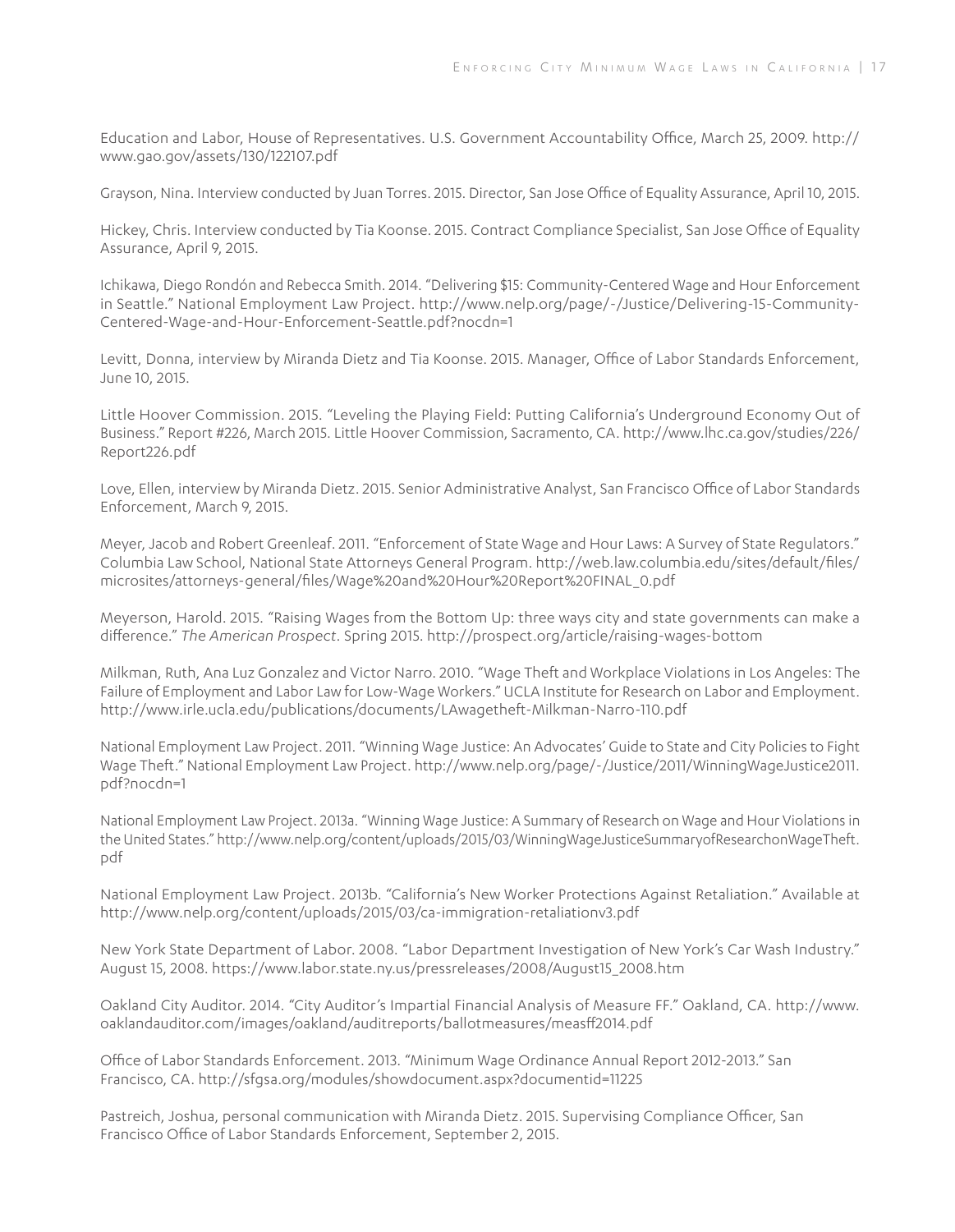San Diego Office of the Independent Budget Analyst. 2014. "Estimated Cost of Enforcing Proposed New Minimum Wage and Earned Sick Leave Laws." The City of San Diego, IBA Report 14-26. http://www.sandiego.gov/iba/pdf/ reports/2014/14\_26\_140710.pdf

San Francisco Office of Labor Standards Enforcement. 2013. "Minimum Wage Ordinance Annual Report, FY 2012-2013." San Francisco, CA. http://sfgsa.org/modules/showdocument.aspx?documentid=11225

San Francisco Wage Theft Task Force. 2013. "San Francisco Wage Theft Task Force Final Report." San Francisco, CA. http://sfgsa.org/modules/showdocument.aspx?documentid=11224 Seattle Office for Civil Rights. 2015. "Community Outreach and Education Fund." The City of Seattle. http://www. seattle.gov/civilrights/labor-standards/community-fund

Sirolly, Matthew, interview by Tia Koonse. 2015. Director, Wage Justice Center, February 20, 2015.

Su, Julie. 2013. "2012-2013 Fiscal Year Report on the Effectiveness of the Bureau of Field Enforcement." State of California, California Department of Industrial Relations. https://www.dir.ca.gov/dlse/BOFE\_LegReport2013.pdf

Su, Julie, interview by Tia Koonse. 2015. Labor Commissioner, State of California.

Valenzuela, Jr., Abel. 1999. "Day Laborers in Southern California: Preliminary Findings from the Day Labor Survey." Center for the Study of Urban Poverty, Institute for Social Science Research, UCLA. Los Angeles, CA. http://www. popcenter.org/problems/day\_labor\_sites/pdfs/valenzuela\_1999.pdf

Weil, David. 2005. "Public Enforcement / Private Monitoring: Evaluating a New Approach to Regulating the Minimum Wage." *Industrial and Labor Relations Review*, 58(2): 238-257.

Weil, David. 2014. "Strategic Enforcement 2.0." U.S. Department of Labor, video. https://www.youtube.com/ watch?v=XP8SUD7yodU

Weil, David and Amanda Pyles. 2005. "Why Complain? Complaints, Compliance, and the Problem of Enforcement in the U.S. Workplace." *Comparative Labor Law & Policy Journal*, 27(1): 59-92.

Yoon, Haeyoung and Tsedeye Gebreselassie. 2015. "Building Robust Labor Standards Enforcement Regimes in Our Cities and Counties." National Employment Law Project. New York, NY. http://www.nelp.org/content/uploads/2015/03/ Building-Robust-Labor-Standards-Enforcement-Regimes-in-Our-Cities-and-Counties-.pdf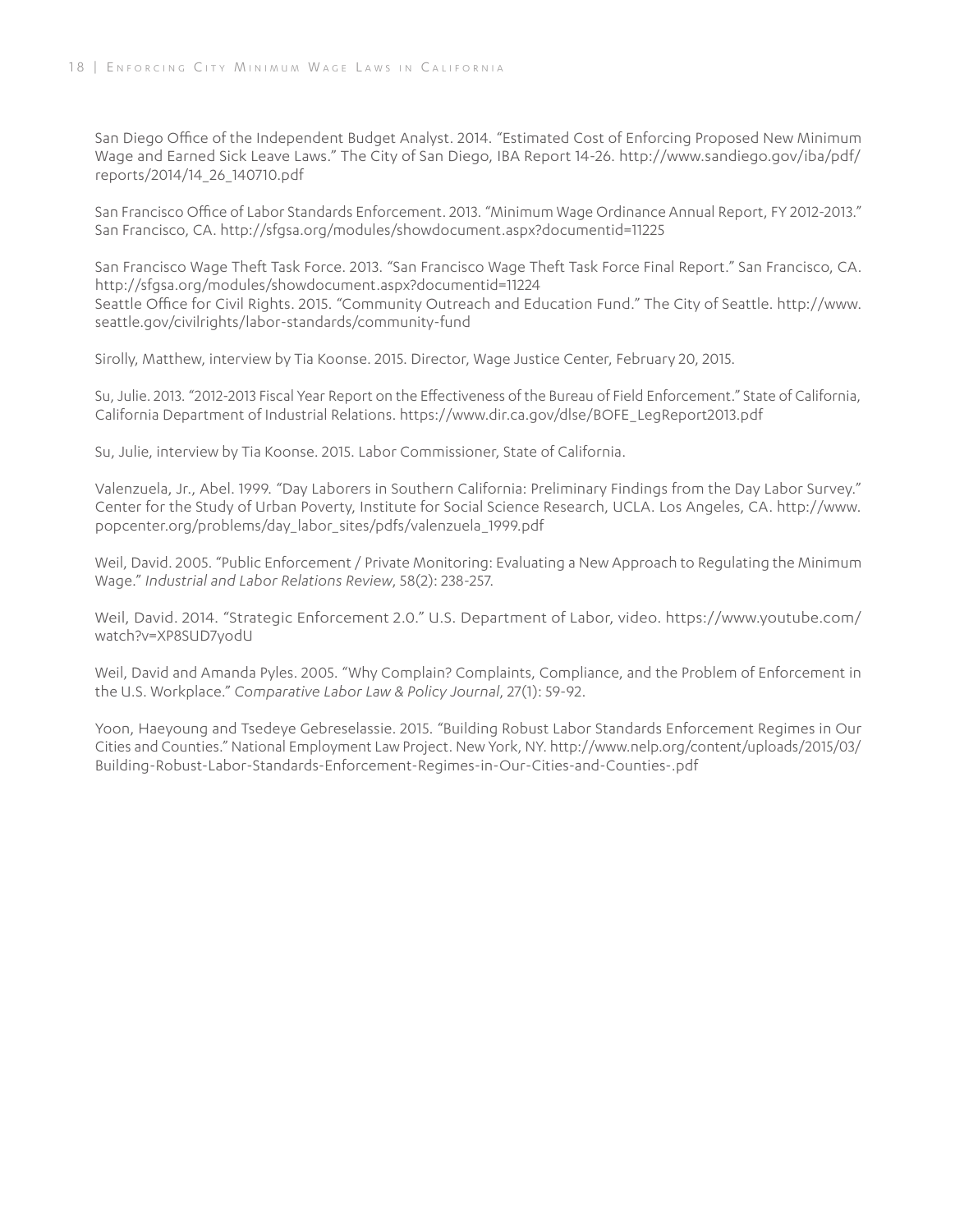# Appendix A: Wage Enforcement in California

Workers whose wages are stolen can do one of two things: file a complaint with a government agency, or find a lawyer to sue their employer in court.

### ENFORCEMENT AGENCIFS

In cities without their own wage enforcement agency, workers who choose to file a complaint with a government agency may file with the federal Department of Labor's Wage and Hour Division or the office of the California Labor Commissioner, also called the Division of Labor Standards Enforcement (DLSE). Because California minimum wage laws are stronger than federal laws, most workers choose to file with the Labor Commissioner.

### **The Labor Commissioner**

The Labor Commissioner's office is a part of the California Department of Industrial Relations; it is the state agency that investigates and adjudicates complaints for violations of basic wage laws, such as minimum wage, overtime, and meal and rest breaks. Workers can take their complaints to any and all of the Labor Commissioner's units simultaneously; workers who prevail at one unit will collect proportionately less money if they likewise prevail for the same violation in another.

The Wage Claim Adjudication Unit decides individual complaints for unpaid wages and other labor law violations. Between 30,000 and 40,000 workers per year choose this route. When a worker files with this unit, she must prove her claim. Neither side is required to have an attorney, nor can attorneys' fees be recovered. Parties are notified of a settlement conference, where a deputy labor commissioner dismisses invalid claims and attempts to help the parties settle the dispute for valid claims. Cases that do not settle proceed to a hearing, where each side receives an opportunity to argue its case under relaxed rules of evidence. Parties may issue subpoenas in advance to gather evidence, but neither side may submit evidence or arguments prior to the hearing. A hearing officer hears the case and makes a decision called an "Order, Decision, or Award" (ODA). If the decision is in the worker's favor, the employer has 10 days to pay or appeal. If the employer does neither, the ODA becomes a final judgment enforceable in court. The worker must enforce that judgment herself through legal remedies called liens and levies, which allow the worker to force the sale of, or seize, a debtor's assets.

The Bureau of Field Enforcement (BOFE) investigates complaints against employers for violations of minimum wage, overtime, or meal and rest periods. It also enforces laws regarding workers' compensation, child labor, recordkeeping, and licensing or registration. Unlike the Wage Claim Adjudication Unit, workers do not have to prove their cases when they file a complaint with BOFE. Instead, the unit investigates on behalf of all affected workers, and issues and enforces citations for violations it discovers. It distributes any unpaid wages it collects to all affected workers, and keeps the administrative penalties and fines to recuperate or offset the costs of investigation. The Retaliation Complaint Investigation Unit investigates complaints of retaliation prohibited under state law, and issues and enforces citations against violators.

The Labor Commissioner has special units for garment and construction workers. The Public Works Unit investigates and enforces prevailing wage laws<sup>11</sup> for public works construction projects. The Garment Worker Unit helps garment workers access additional rights and protections enforced by the Labor Commissioner under AB 633, the "Garment Worker Protection Act."

<sup>&</sup>lt;sup>11</sup> "Prevailing wages," required for workers on certain public construction projects, are construction wage rates that are higher than minimum wage.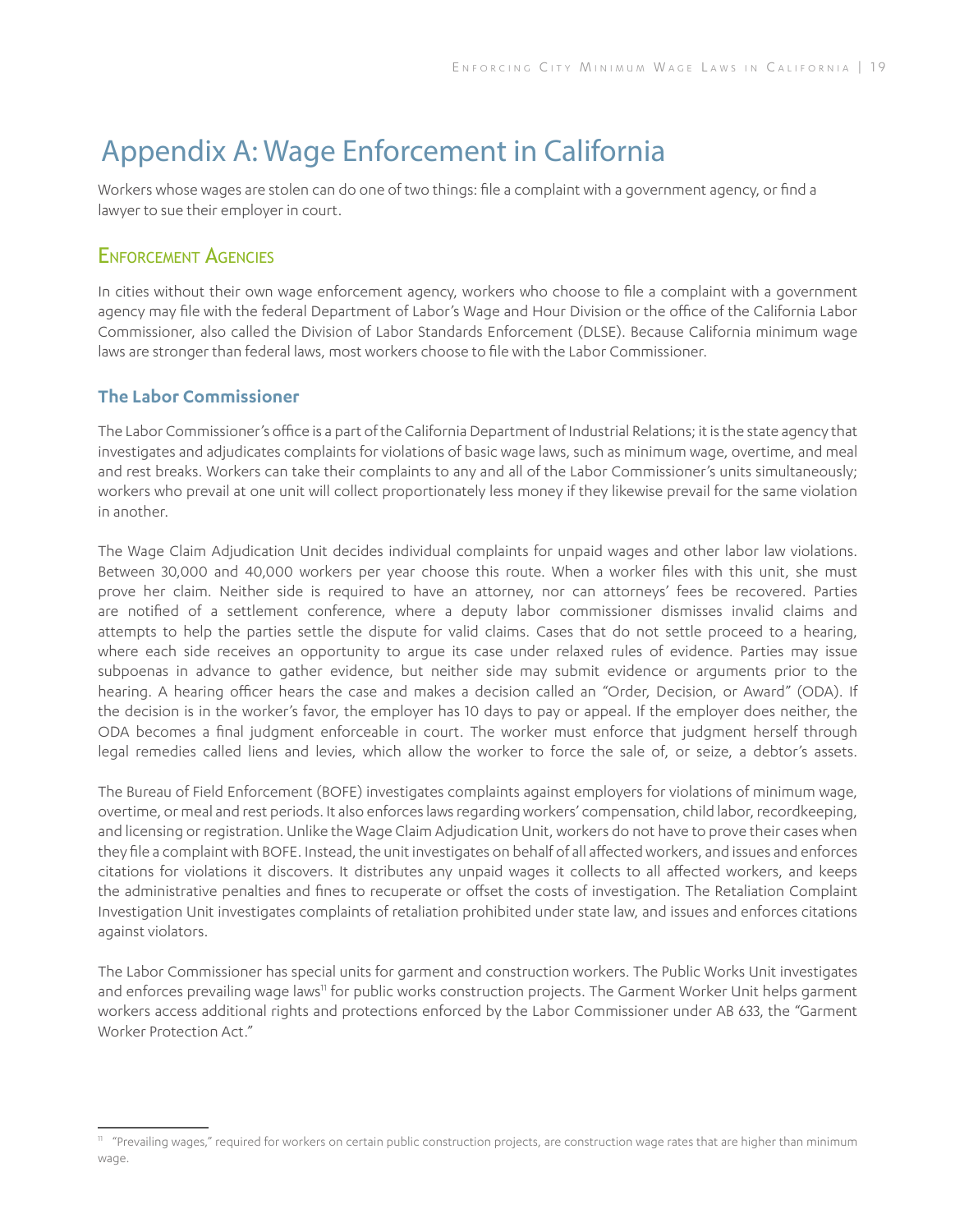#### **Local Wage Enforcement Offices**

Workers in the 12 municipalities in California with higher minimum wages may file complaints of unpaid wages and retaliation with the city agency designated to receive, investigate, and decide those complaints. These agencies function much like the Labor Commissioner's BOFE, because they investigate on behalf of the complainant, issue citations for violations experienced by all of the employer's employees, and collect the money owed under these citations to distribute to all affected workers. Like BOFE, these agencies may retain any penalties or fines they assess in order to recuperate or offset the costs of investigation.

### Filing <sup>a</sup> Lawsuit

State and local wage laws in California create a "private right of action" enabling aggrieved workers to sue their employers directly for unpaid wages as well as liquidated damages. Liquidated damages are statutorily-mandated sums of money awarded to workers in addition to the underlying wages owed. Workers who are owed less than \$10,000 may file a lawsuit in the Small Claims court of the Superior Court where they live. Neither side is permitted an attorney in small claims court, so workers must draft their own complaints, serve the complaint to the employers themselves, prepare their own witnesses, and examine and cross-examine witnesses without help. Workers owed sums greater than \$10,000, who experience retaliation, or who want to join a class of similarly-situated workers to file a "class action" may file a lawsuit in federal or state Superior Court where they live or work. Most local and state wage laws try to encourage workers to file meritorious claims without fear of incurring the legal debt of their employers through one-way "fee-shifting" provisions. These allow a worker whose case prevails to recover attorneys' fees and costs, but do not require payment of the employer's legal costs where the lawsuit fails. Workers who receive final judgments must enforce that judgment on their own, without the help of a government agency.